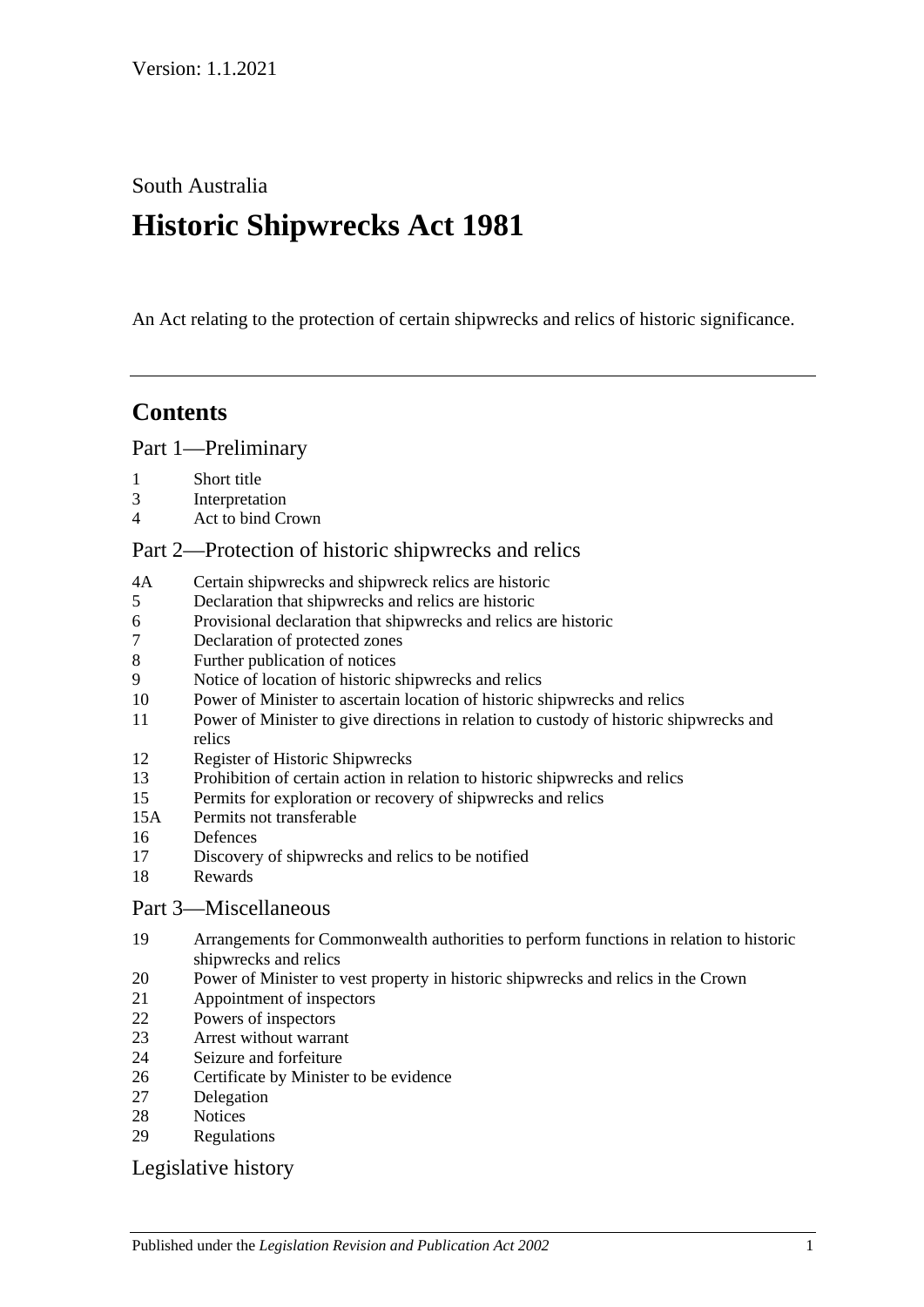# <span id="page-1-0"></span>**The Parliament of South Australia enacts as follows:**

# **Part 1—Preliminary**

#### <span id="page-1-1"></span>**1—Short title**

This Act may be cited as the *Historic Shipwrecks Act 1981*.

#### <span id="page-1-2"></span>**3—Interpretation**

(1) In this Act, unless the contrary intention appears—

*Adelaide Dolphin Sanctuary* has the same meaning as in the *[Adelaide Dolphin](http://www.legislation.sa.gov.au/index.aspx?action=legref&type=act&legtitle=Adelaide%20Dolphin%20Sanctuary%20Act%202005)  [Sanctuary Act](http://www.legislation.sa.gov.au/index.aspx?action=legref&type=act&legtitle=Adelaide%20Dolphin%20Sanctuary%20Act%202005) 2005*;

*the Commonwealth Act* means the *Historic Shipwrecks Act 1976* of the Commonwealth;

*historic relic*—see section 4A(2);

*historic shipwreck*—see section 4A(1);

*inspector* means a person appointed as an inspector under [section](#page-10-3) 21 or a police officer;

*marine park* has the same meaning as in the *[Marine Parks Act](http://www.legislation.sa.gov.au/index.aspx?action=legref&type=act&legtitle=Marine%20Parks%20Act%202007) 2007*;

*protected zone* means a protected zone constituted under [section](#page-4-0) 7;

*Register* means the Register of Historic Shipwrecks kept under [section](#page-6-0) 12;

*River Murray* has the same meaning as in the *[River Murray Act](http://www.legislation.sa.gov.au/index.aspx?action=legref&type=act&legtitle=River%20Murray%20Act%202003) 2003*;

*River Murray Protection Area* means a River Murray Protection Area under the *[River](http://www.legislation.sa.gov.au/index.aspx?action=legref&type=act&legtitle=River%20Murray%20Act%202003)  [Murray Act](http://www.legislation.sa.gov.au/index.aspx?action=legref&type=act&legtitle=River%20Murray%20Act%202003) 2003*;

*ship* includes any vessel used in navigation by water;

*territorial waters of the State* means—

- (a) waters within the limits of the State; or
- (b) waters adjacent to the State being waters to which the Commonwealth Act does not apply;

*Tribunal* means the South Australian Civil and Administrative Tribunal established under the *[South Australian Civil and Administrative Tribunal Act](http://www.legislation.sa.gov.au/index.aspx?action=legref&type=act&legtitle=South%20Australian%20Civil%20and%20Administrative%20Tribunal%20Act%202013) 2013*;

*vessel* has the same meaning as in the *[Harbors and Navigation Act](http://www.legislation.sa.gov.au/index.aspx?action=legref&type=act&legtitle=Harbors%20and%20Navigation%20Act%201993) 1993*.

- (2) A reference in this Act to the remains of a ship, or to an article or articles being situated in, or having been removed from, any waters includes a reference to the remains of a ship or to an article or articles—
	- (a) being situated in or forming part of, or having been removed from, as the case may be, the surface or subsoil of land submerged by those waters; or
	- (b) being situated on or forming part of, or having been removed from, as the case may be, a reef in those waters.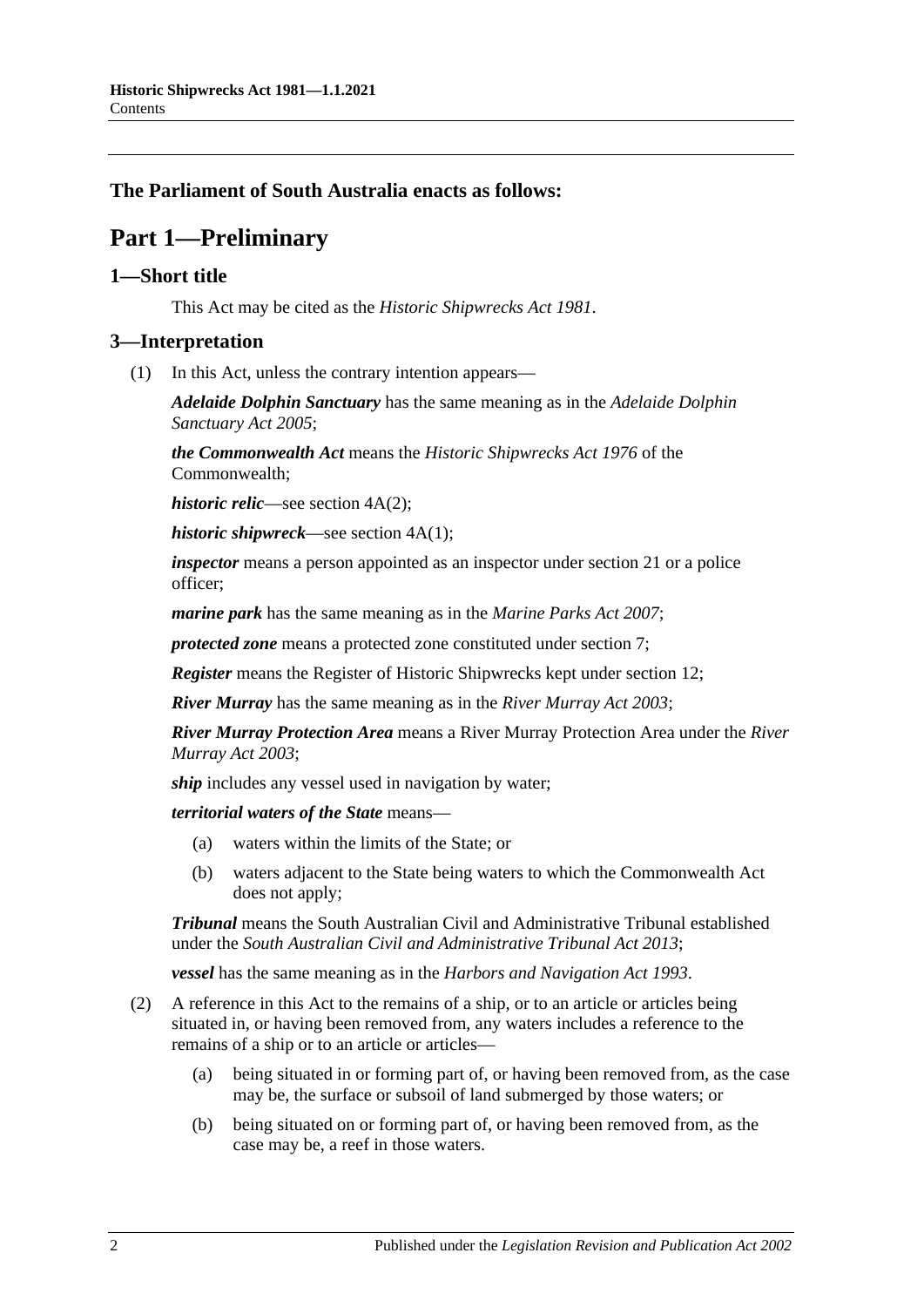- (3) A thing will not be taken not to be an article for the purposes of this Act by reason that it is attached to the remains of a ship, to a reef or, to the subsoil of submerged land.
- (4) A reference in this Act to an article associated with a ship will be construed as a reference to an article that appears to have formed part of, to have been installed or carried on, or to have been constructed or used by a person associated with, a ship.

#### <span id="page-2-0"></span>**4—Act to bind Crown**

This Act binds the Crown.

# <span id="page-2-1"></span>**Part 2—Protection of historic shipwrecks and relics**

#### <span id="page-2-2"></span>**4A—Certain shipwrecks and shipwreck relics are historic**

- <span id="page-2-3"></span>(1) Subject to this section, the remains of a ship are a historic shipwreck for the purposes of this Act if—
	- (a) in the case of remains situated in territorial waters of the State—
		- (i) the remains have been situated in such waters for 75 years or more; or
		- (ii) a declaration under section 5 or 6 is in force in relation to the remains; or
	- (b) in the case of remains that have been removed from territorial waters of the State (whether before or after the commencement of this Act)—
		- (i) the 75th anniversary of the date on which the remains first came to rest on the seabed of such waters has passed; or
		- (ii) a declaration under section 5 or 6 is in force in relation to the remains.
- <span id="page-2-5"></span><span id="page-2-4"></span>(2) Subject to this section, an article associated with a ship is a historic relic for the purposes of this Act if—
	- (a) in the case of an article situated in territorial waters of the State—
		- (i) the article has been situated in such waters for 75 years or more; or
		- (ii) a declaration under section 5 or 6 is in force in relation to the article; or
	- (b) in the case of an article that has been removed from territorial waters of this State (whether before or after the commencement of this Act)—
		- (i) the 75th anniversary of the date on which the article first came to rest on the seabed of such waters has passed; or
		- (ii) a declaration under section 5 or 6 is in force in relation to the article.
- <span id="page-2-6"></span>(3) The Governor may, by proclamation
	- (a) declare that [subsection](#page-2-3)  $(1)(a)(i)$  or  $(1)(b)(i)$  does not apply to the remains, or part of the remains, of a ship or class of ships; or
	- (b) declare that [subsection](#page-2-5)  $(2)(a)(i)$  or  $(2)(b)(i)$  does not apply to an article or class of articles.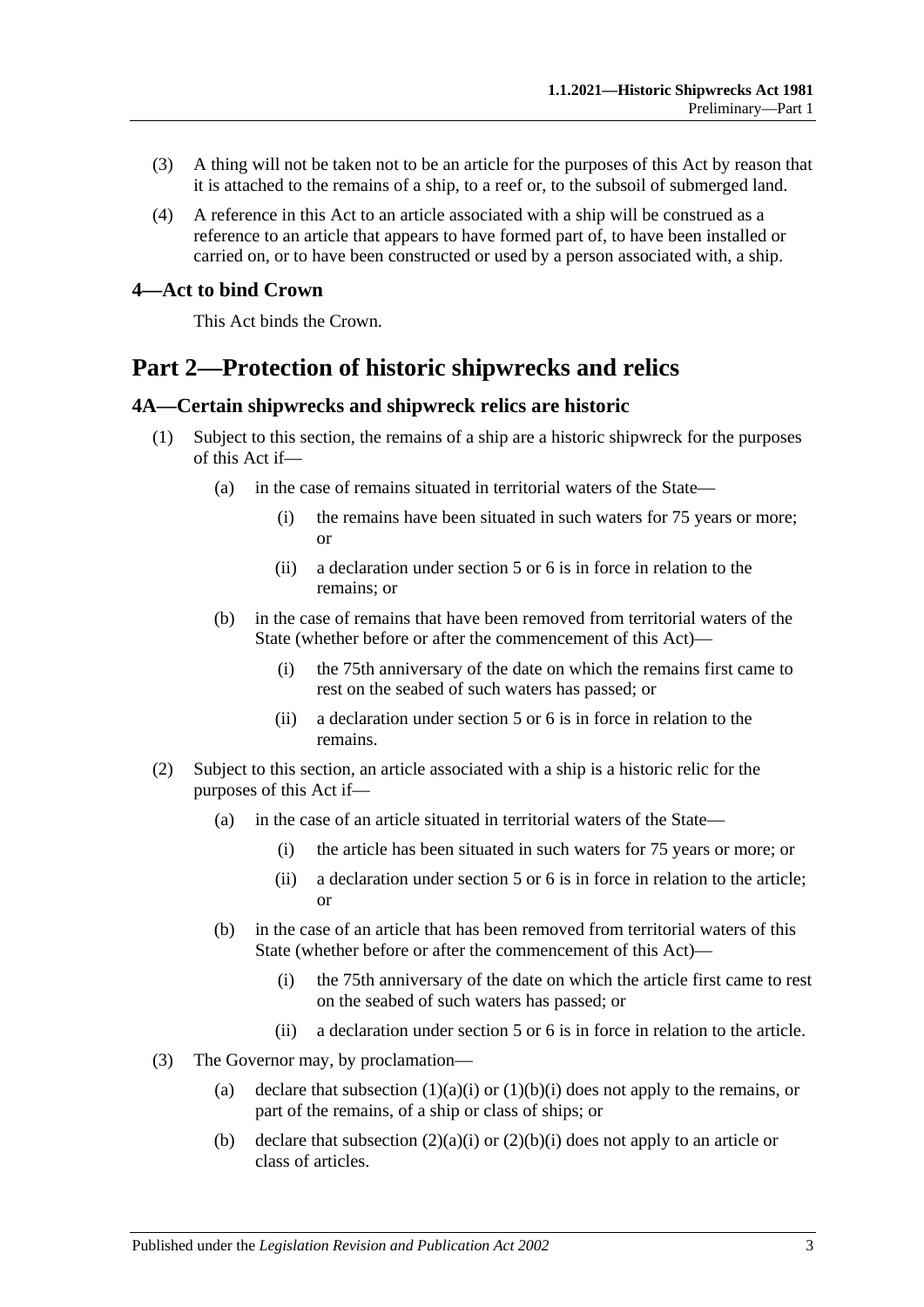# <span id="page-3-0"></span>**5—Declaration that shipwrecks and relics are historic**

- (1) If the Minister is of the opinion that—
	- (a) the remains of a ship situated in territorial waters of the State; or
	- (b) any part of the remains of a ship removed from territorial waters of the State,

are of historic significance, the Minister may, by notice in the Gazette, declare the remains to be a historic shipwreck.

- (2) If the Minister is of the opinion that an article, particular articles or all articles associated with a ship and situated in, or removed from, territorial waters of the State are of historic significance, the Minister may, by notice in the Gazette, declare the article or articles to be a historic relic or historic relics.
- (3) Subject to this Act, a declaration under this Act continues to apply to remains or an article despite the removal of the remains or article from the territorial waters of the State after the making of the declaration.
- (4) This section does not apply to or in relation to—
	- (a) the remains of a ship that are a historic shipwreck by virtue of section  $4A(1)(a)(i)$  or  $4A(1)(b)(i)$ ; or
	- (b) an article that is a historic relic by virtue of section  $4A(2)(a)(i)$  or  $4A(2)(b)(i)$ .

# <span id="page-3-1"></span>**6—Provisional declaration that shipwrecks and relics are historic**

- (1) If it appears to the Minister that an article or articles appearing to be the remains of a ship situated in, or removed from, territorial waters of the State may be of historic significance, the Minister may, by notice in the Gazette, provisionally declare the article or articles to be a historic shipwreck.
- (2) If it appears to the Minister that an article, or particular articles, situated in or removed from territorial waters of the State—
	- (a) may have been associated with a ship; and
	- (b) may be of historic significance,

the Minister may, by notice in the Gazette, provisionally declare the article or articles to be a historic relic or historic relics.

- (3) Subject to this Act, a declaration under this Act continues to apply to remains or an article despite the removal of the remains or article from the territorial waters of the State after the making of the declaration.
- (5) A notice under this section remains in force, unless sooner revoked, until the expiration of twelve months from the date of publication of the notice in the Gazette, but the revocation or expiration of a notice under this section does not prevent the publication in the Gazette of a further notice under this section in relation to an article or articles to which the revoked or expired notice applied.
- (6) This section does not apply to or in relation to—
	- (a) the remains of a ship that are a historic shipwreck by virtue of section  $4A(1)(a)(i)$  or  $4A(1)(b)(i)$ ; or
	- (b) an article that is a historic relic by virtue of section  $4A(2)(a)(i)$  or  $4A(2)(b)(i)$ .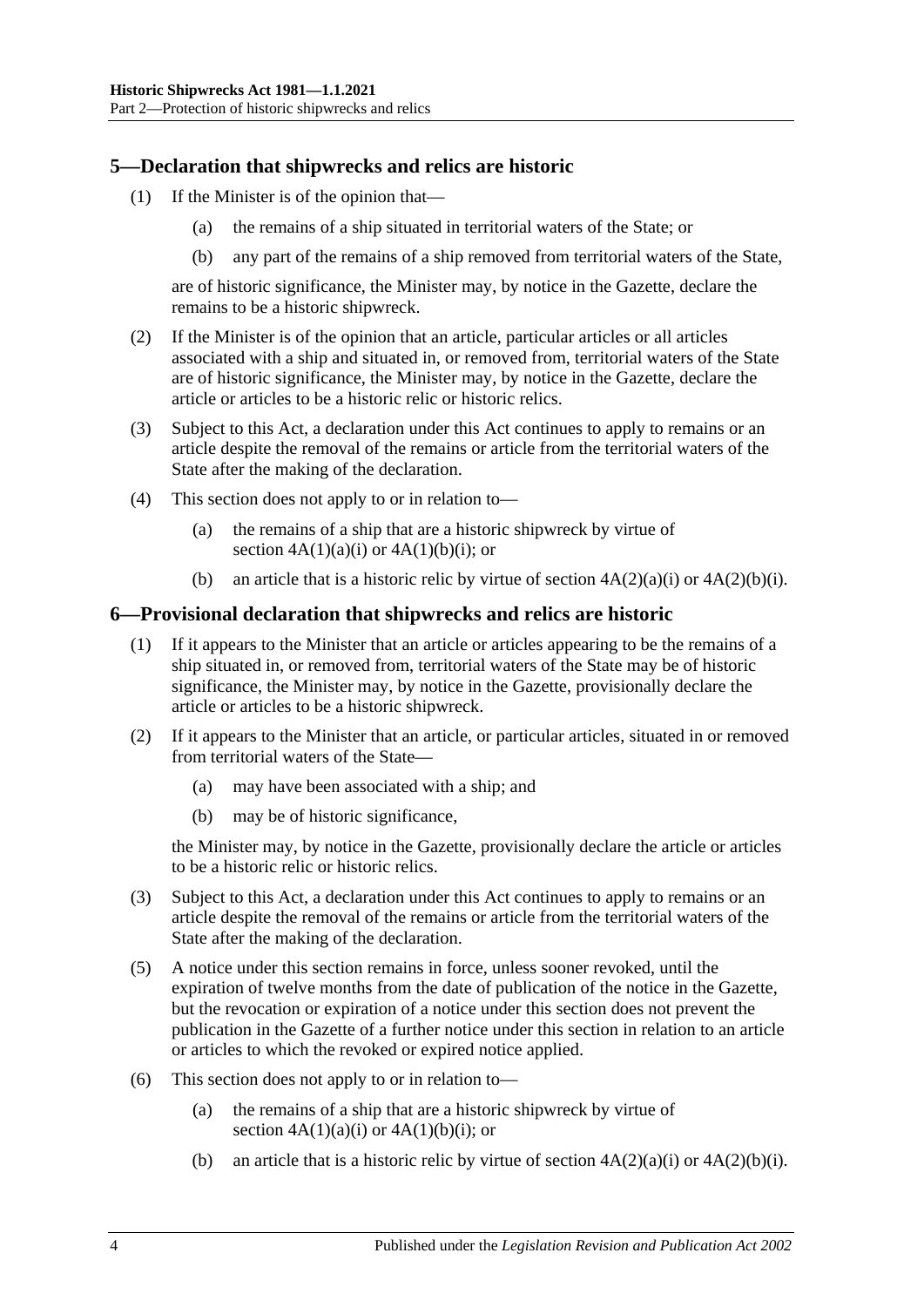# <span id="page-4-3"></span><span id="page-4-0"></span>**7—Declaration of protected zones**

- (1) The Minister may, by notice in the Gazette, declare an area (not exceeding 100 hectares) consisting of water or partly of water and partly of land within which a historic shipwreck or historic relic is, situated to be a protected zone.
- (2) If a notice declaring an area to be a protected zone is in force under [subsection](#page-4-3) (1), the protected zone will be taken to include the airspace above that area and, to the extent to which that area consists of the surface of water, to include the waters beneath that area and the surface and subsoil of the land submerged by those waters.
- <span id="page-4-5"></span>(3) Subject to [subsection](#page-4-4) (4), a notice under this section ceases to have force if the protected zone declared by the notice relates to the remains of a ship, or an article associated with a ship, that is the subject of a notice under [section](#page-3-0) 5 or [6](#page-3-1) that has been revoked or has otherwise ceased to be in force.
- <span id="page-4-4"></span>(4) A notice under this section remains in force despite [subsection](#page-4-5) (3) if—
	- (a) the notice relates to an area within which the remains of a ship are situated and the remains are a historic shipwreck by virtue of section  $4A(1)(a)(i)$ ; or
	- (b) the notice relates to an area within which an article associated with a ship is situated and the article is a historic relic by virtue of section  $4A(2)(a)(i)$ .
- (5) Nothing in [subsection](#page-4-5) (3) prevents the publication in the Gazette of a further notice under this section in relation to the remains of a ship, or in relation to an article associated with a ship, if a further notice is published in the Gazette under [section](#page-3-0) 5 or [6](#page-3-1) in relation to the remains or in relation to the article.

# <span id="page-4-1"></span>**8—Further publication of notices**

If a notice under [section](#page-3-0) 5, [6](#page-3-1) or [7](#page-4-0) is published in the Gazette, the Minister may cause a copy of the notice to be published in newspapers, periodicals or other publications as the Minister thinks appropriate.

# <span id="page-4-6"></span><span id="page-4-2"></span>**9—Notice of location of historic shipwrecks and relics**

- $(1)$  If—
	- (a) a person has possession, custody or control of an article; and
	- (b) a notice applying in respect of the article is published in the Gazette under [section](#page-3-0) 5 or 6.

the person must, within thirty days after the date of publication of the notice in the Gazette, give the prescribed notice to the Minister in relation to the article.

Maximum penalty: \$10 000.

<span id="page-4-7"></span>(2) If an article in respect of which a notice published in the Gazette under [section](#page-3-0) 5 or [6](#page-3-1) applies comes into the possession, custody or control of a person, the person must, within thirty days after the day on which the article comes into the person's possession, custody or control, give the prescribed notice to the Minister in relation to the article.

Maximum penalty: \$10 000.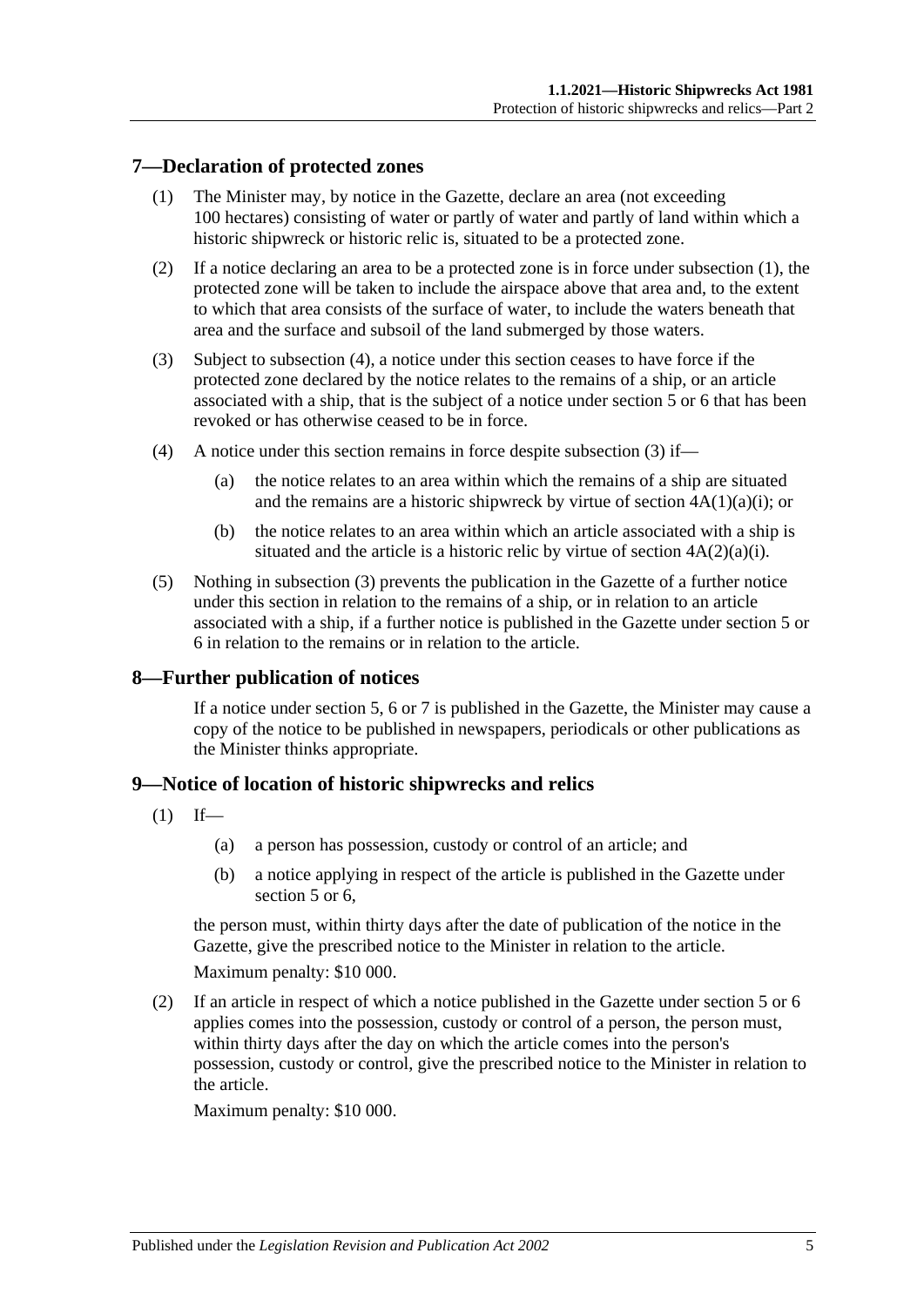- (3) It is a defence to a charge of an offence against [subsection](#page-4-6)  $(1)$  or  $(2)$  in relation to an article in respect of which a notice was published in the Gazette under [section](#page-3-0) 5 or [6](#page-3-1) if the person proves that the person did not know, and had no reasonable grounds for believing, that the article was an article to which the notice related.
- (4) For the purposes of this section, the prescribed notice in relation to an article means a notice in writing describing the article and stating where the article is situated.

#### <span id="page-5-2"></span><span id="page-5-0"></span>**10—Power of Minister to ascertain location of historic shipwrecks and relics**

- (1) If it appears to the Minister that—
	- (a) a person may have, or may have had, possession, custody or control of an article; and
	- (b) the article is or may be, or is or may be a part of, a historic shipwreck or is or may be a historic relic,

the Minister may, by notice in writing to the person, require the person, within the time specified in the notice—

- (c) to inform the Minister whether the person has, or has had, possession, custody or control of the article; and
- (d) if the person has ceased to have possession, custody or control of the article, to give the Minister particulars of the circumstances in which the person ceased to have possession, custody or control of the article; and
- (e) if the person has transferred possession, custody or control of the article to another person, to give the Minister the name and address of the person to whom possession, custody or control of the article was transferred.
- (2) A person to whom a notice is given by the Minister under [subsection](#page-5-2) (1) must not—
	- (a) refuse or fail to comply with the notice to the extent that the person is capable of complying with it; or
	- (b) in purported compliance with the notice, knowingly furnish information that is false or misleading.

Maximum penalty: \$10 000.

(3) A person is not excused from furnishing information under this section on the ground that the information may tend to incriminate the person but the information furnished is not admissible in evidence against the person except in proceedings for an offence against this section.

# <span id="page-5-1"></span>**11—Power of Minister to give directions in relation to custody of historic shipwrecks and relics**

- <span id="page-5-3"></span>(1) If a person has possession, custody or control of an article, being, or being a part of, a historic shipwreck or being a historic relic, the Minister may, for the purpose of—
	- (a) the preservation of the article; or
	- (b) the exhibition of, or the provision of access to, the article,

by notice in writing, require the person to take specified action in relation to the article.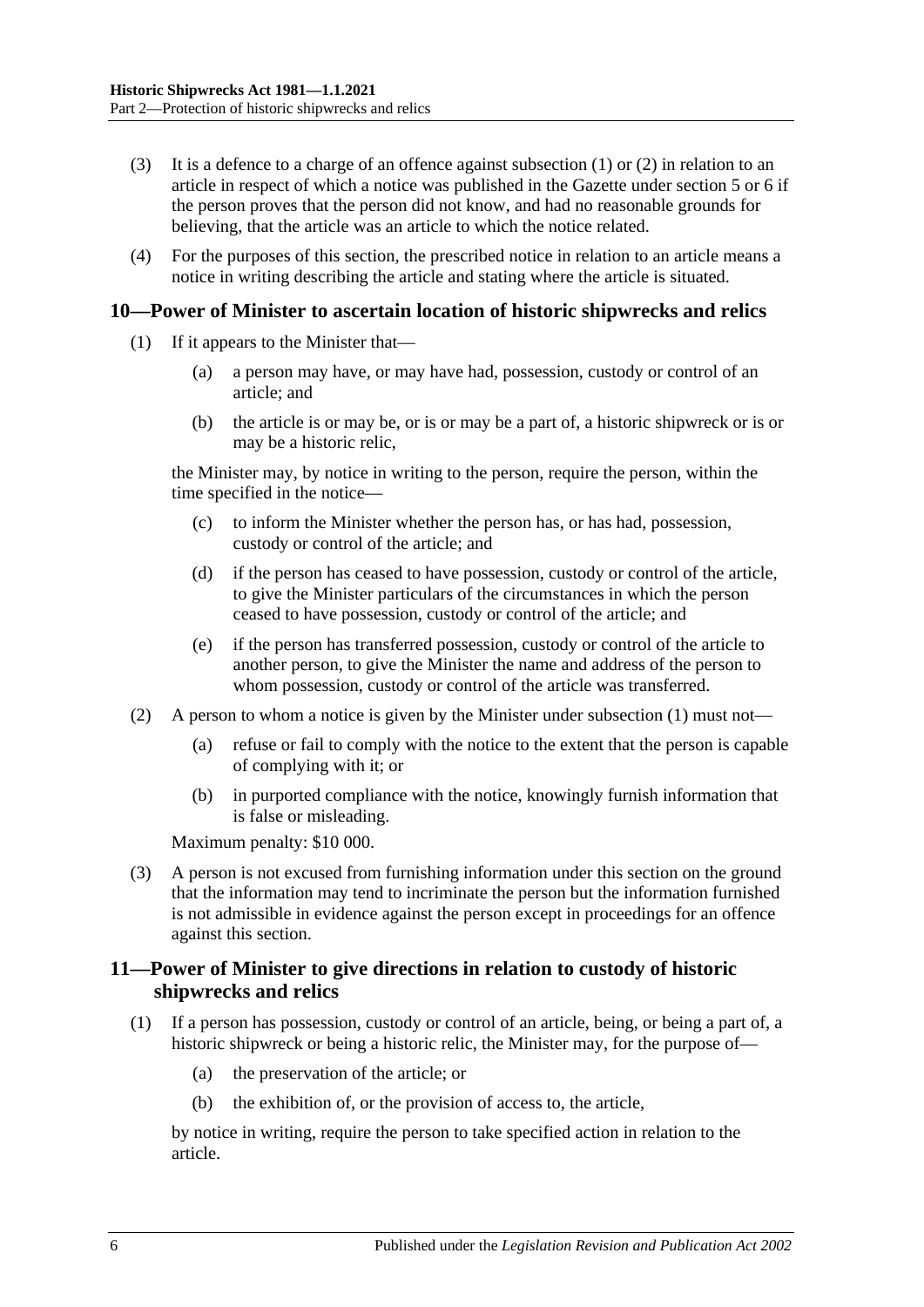- (2) The action that a person may be required to take in relation to an article by a notice under [subsection](#page-5-3)  $(1)$  includes but is not limited to—
	- (a) keeping the article in a particular manner or place; and
	- (b) removing the article to a particular place within a particular time; and
	- (c) doing a particular act in relation to the article within a particular time, being an act designed to assist in the preservation of the article; and
	- (d) delivering the article into the custody of a particular person within a particular time.
- <span id="page-6-2"></span>(3) If the Minister gives a notice to a person under [subsection](#page-5-3) (1) requiring the person to take action in relation to an article other than action referred to in [subsection](#page-6-2)  $(2)(d)$ , the notice must include a statement that the person may, in lieu of taking that action, deliver the article within a specified time into the custody of a person specified in the notice.
- (4) A person to whom a notice is given by the Minister under [subsection](#page-5-3) (1) must comply with the notice.

Maximum penalty: \$10 000 or imprisonment for 2 years, or both.

- (5) A civil action does not lie against a person in respect of action taken in accordance with a notice given to the person by the Minister under [subsection](#page-5-3) (1).
- (6) If the Minister decides to give a person a notice under [subsection](#page-5-3) (1), the person may, within 1 month after receiving the notice (or such longer period as the Tribunal may allow), seek a review of the decision by the Tribunal under section 34 of the *[South](http://www.legislation.sa.gov.au/index.aspx?action=legref&type=act&legtitle=South%20Australian%20Civil%20and%20Administrative%20Tribunal%20Act%202013)  [Australian Civil and Administrative Tribunal Act](http://www.legislation.sa.gov.au/index.aspx?action=legref&type=act&legtitle=South%20Australian%20Civil%20and%20Administrative%20Tribunal%20Act%202013) 2013*.
- (8) A person to whom a notice is given under [subsection](#page-5-3) (1) may recover, as a debt due to the person from the Crown, reasonable costs incurred by the person in carrying out the requirements of the notice.

# <span id="page-6-0"></span>**12—Register of Historic Shipwrecks**

- (1) The Minister must cause to be kept a register to be known as the Register of Historic Shipwrecks.
- (2) The Minister must cause to be entered in the Register—
	- (a) particulars of all known remains and articles that are historic shipwrecks or historic relics by virtue of section  $4A(1)(a)(i)$ ,  $(1)(b)(i)$ ,  $(2)(a)(i)$  or  $(2)(b)(i)$ ; and
	- (b) particulars of all remains and articles in relation to which declarations of historic shipwrecks or historic relics under [section](#page-3-0) 5 or [6](#page-3-1) are in force; and
	- (c) particulars of areas in relation to which declarations of protected zones under [section](#page-4-0) 7 are in force.
- (3) A person may inspect the Register and, on payment of the prescribed fee, is entitled to be furnished with a copy of the Register or a part of the Register.

# <span id="page-6-3"></span><span id="page-6-1"></span>**13—Prohibition of certain action in relation to historic shipwrecks and relics**

- (1) Except in accordance with a permit, a person must not—
	- (a) damage or destroy a historic shipwreck or a historic relic; or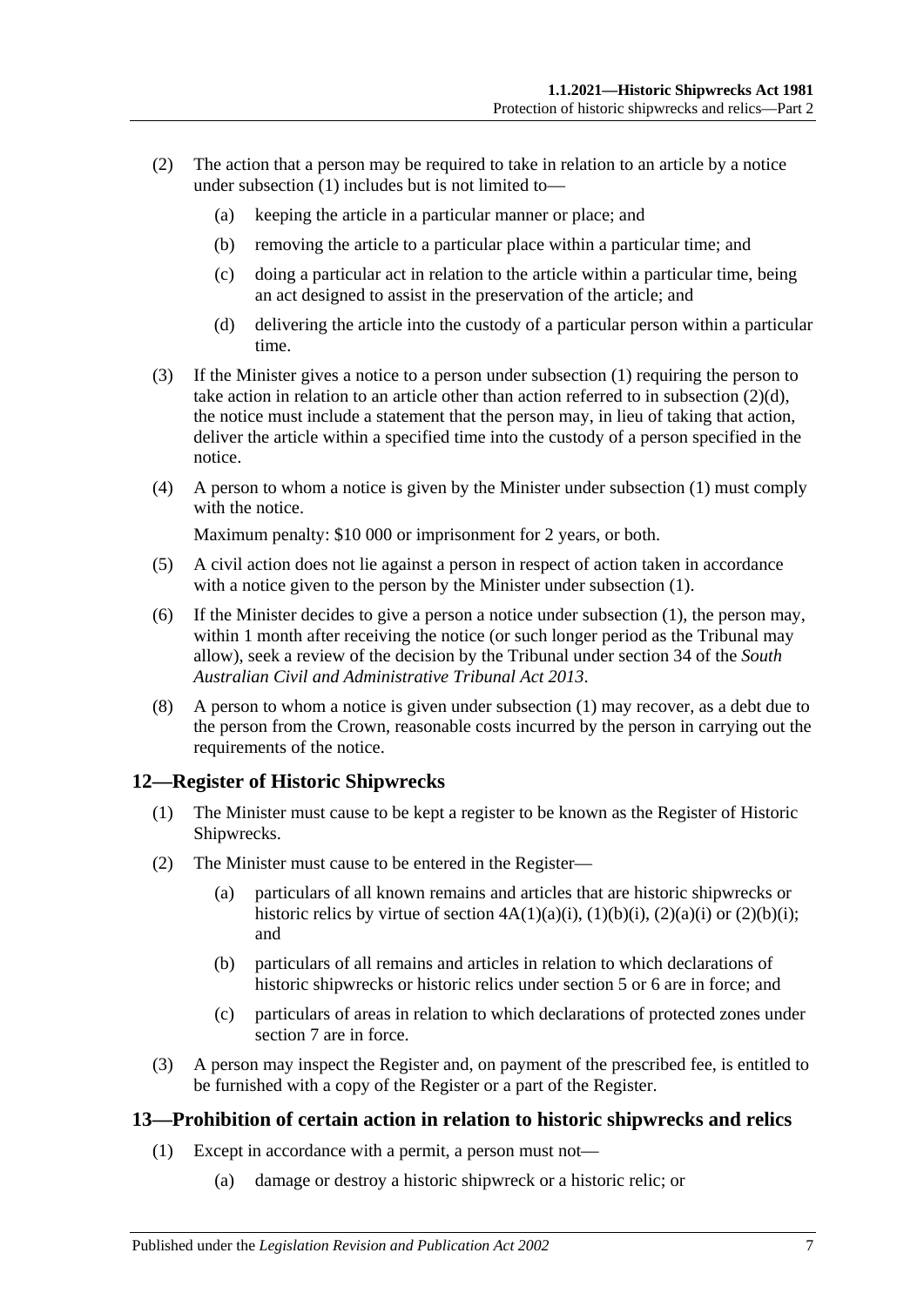- (b) interfere with a historic shipwreck or a historic relic; or
- (c) dispose of a historic shipwreck or a historic relic; or
- (d) remove a historic shipwreck or a historic relic from the territorial waters of the State.

Maximum penalty: \$20 000 or imprisonment for 4 years, or both.

- (2) A reference in [subsection](#page-6-3) (1) to the removal of a historic shipwreck or a historic relic from the territorial waters of the State includes a reference to the removal of a historic shipwreck or a historic relic from the surface or subsoil of land submerged by those waters or from a reef in those waters.
- (4) In this section—

*historic shipwreck* includes a part of a historic shipwreck.

#### <span id="page-7-0"></span>**15—Permits for exploration or recovery of shipwrecks and relics**

- (1) The Minister may, in the Minister's discretion, on application by a person, grant a permit to that person authorising that person and other persons named or described in the permit to do an act or thing specified in the permit the doing of which would otherwise be prohibited by [section](#page-6-1) 13 or the regulations.
- <span id="page-7-1"></span>(2) The Minister may, when granting a permit or at any time while a permit is in force, impose conditions in respect of the permit and may at any time revoke or vary any conditions so imposed.
- (3) The conditions that may be imposed under [subsection](#page-7-1) (2) in respect of a permit authorising the doing of an act or thing include but are not limited to—
	- (a) a condition requiring the act or thing to be done in a specified manner; and
	- (b) a condition requiring the act or thing to be done only in accordance with the directions of a person named or described in the permit as a person empowered to give such directions; and
	- (c) a condition requiring articles obtained by the doing of an act that is authorised by the permit to be done to be held in custody, or dealt with, as specified in the permit or in directions given by a person named or described in the permit as a person empowered to give such directions.
- (3a) If an application for a permit relates to a historic shipwreck or historic relic located within—
	- (a) the Adelaide Dolphin Sanctuary—
		- (i) the Minister must, in considering the application, seek to further the objects and objectives of the *[Adelaide Dolphin Sanctuary Act](http://www.legislation.sa.gov.au/index.aspx?action=legref&type=act&legtitle=Adelaide%20Dolphin%20Sanctuary%20Act%202005) 2005* and take into account the provisions of the Adelaide Dolphin Sanctuary Management Plan under that Act; and
		- (ii) if so required under the regulations—the Minister must, before making the Minister's decision on the application, consult with and have regard to the views of the Minister to whom the administration of the *[Adelaide Dolphin Sanctuary Act](http://www.legislation.sa.gov.au/index.aspx?action=legref&type=act&legtitle=Adelaide%20Dolphin%20Sanctuary%20Act%202005) 2005* is committed; or
	- (b) a marine park—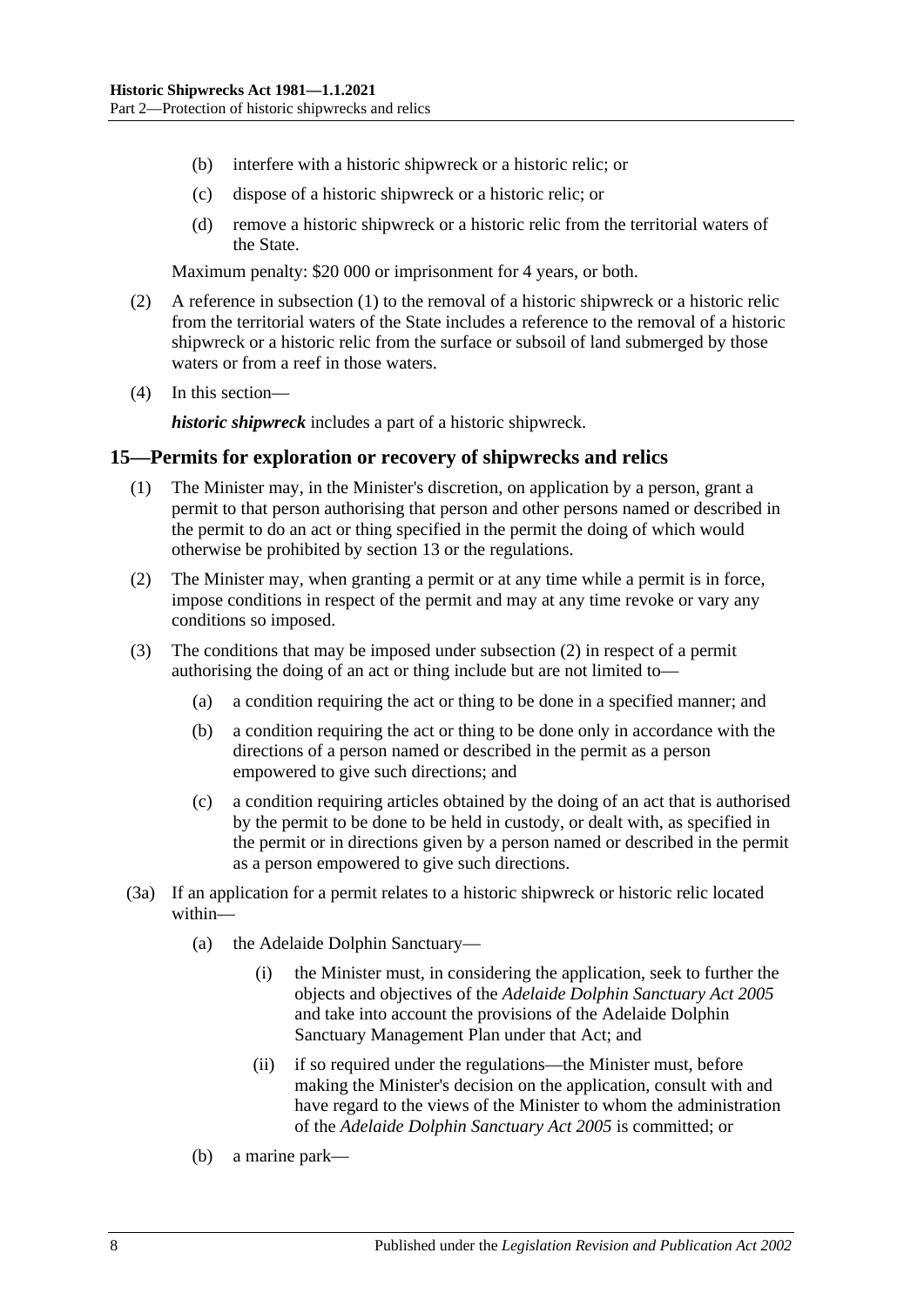- (i) the Minister must, in considering the application, seek to further the objects of the *[Marine Parks Act](http://www.legislation.sa.gov.au/index.aspx?action=legref&type=act&legtitle=Marine%20Parks%20Act%202007) 2007* and take into account the provisions of the management plan for the marine park under that Act; and
- (ii) if so required under the regulations—the Minister must, before making the Minister's decision on the application, consult with and have regard to the views of the Minister to whom the administration of the *[Marine Parks Act](http://www.legislation.sa.gov.au/index.aspx?action=legref&type=act&legtitle=Marine%20Parks%20Act%202007) 2007* is committed; or
- (c) the River Murray—
	- (i) the Minister must, in considering the application, seek to further the objects of the *[River Murray Act](http://www.legislation.sa.gov.au/index.aspx?action=legref&type=act&legtitle=River%20Murray%20Act%202003) 2003* and the *Objectives for a Healthy River Murray* under that Act and take into account the provisions of the River Murray Act Implementation Strategy under that Act; and
	- (ii) if so required under the regulations—the Minister must, before making a decision on the application, consult with and have regard to the views of the Minister to whom the administration of the *[River](http://www.legislation.sa.gov.au/index.aspx?action=legref&type=act&legtitle=River%20Murray%20Act%202003)  [Murray Act](http://www.legislation.sa.gov.au/index.aspx?action=legref&type=act&legtitle=River%20Murray%20Act%202003) 2003* is committed and comply with the Minister's directions (if any) in relation to the application.
- (4) A condition imposed in respect of a permit (other than a condition contained in a permit) or a revocation or variation of a condition so imposed takes effect when notice of the condition or of the revocation or variation is served on the person to whom the permit was granted.
- (5) A person must not contravene a condition imposed in respect of a permit that has been granted to the person or is otherwise applicable to the person.

Maximum penalty: \$10 000 or imprisonment for 2 years, or both.

- (6) The Minister may, at any time, by notice in writing to the person to whom a permit has been granted—
	- (a) revoke the permit; or
	- (b) suspend the permit; or
	- (c) cancel the suspension of the permit.
- (7) A suspension of a permit may be of indefinite duration or for a specified period.

# <span id="page-8-0"></span>**15A—Permits not transferable**

A permit granted under this Act is not transferable.

#### <span id="page-8-1"></span>**16—Defences**

It is a defence to a charge of an offence against section 13 or 15(5), or an offence against the regulations, if the act that constituted the offence was done for the purpose of—

- (a) saving human life; or
- (b) securing the safety of a ship (including a hovercraft or any similar craft) where the ship was endangered by stress of weather or by navigational hazards; or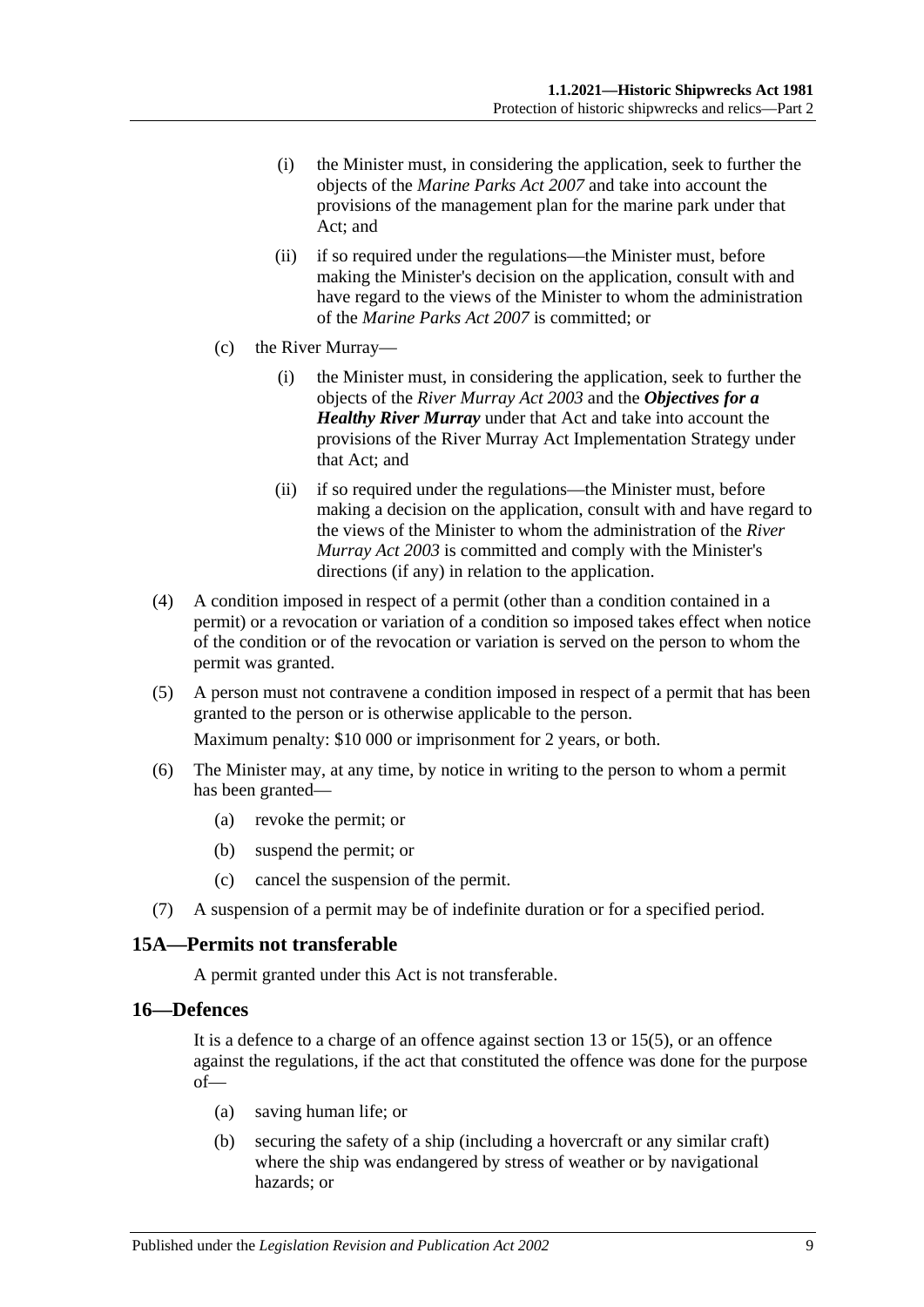(c) dealing with an emergency involving a serious threat to the environment,

or was done with any other reasonable excuse.

### <span id="page-9-2"></span><span id="page-9-0"></span>**17—Discovery of shipwrecks and relics to be notified**

(1) A person who finds, in a fixed position in territorial waters of the State, the remains of a ship or of a part of a ship, or an article associated with a ship, must, as soon as practicable, give to the Minister a notice setting out a description of the remains or of the article and a description of the place where the remains are, or the article is, situated, being a description of that place that is sufficient to enable the remains or article to be located.

Maximum penalty: \$10 000.

- (2) It is a defence to a charge of an offence against [subsection](#page-9-2) (1) if the person proves, or proves that the person had reasonable grounds for believing, that a notice setting out a description of the place where the remains are or the article is situated, being a description that is sufficient to enable the remains or article to be located, was given to the Minister by another person before it was practicable for the firstmentioned person to give such a notice.
- (3) A person must not in a notice purporting to be given to the Minister under [subsection](#page-9-2) (1) make a statement that to the person's knowledge is false or misleading in a material particular.

Maximum penalty: \$10 000.

#### <span id="page-9-3"></span><span id="page-9-1"></span>**18—Rewards**

- (1) The Minister may—
	- (a) pay a reward not exceeding the prescribed amount to the person who first notifies the Minister in accordance with [section](#page-9-0) 17 of the location of any remains or article—
		- (i) a description of the location of which, being a description sufficient to enable the remains or article to be located, had not previously been published in Australia; and
		- (ii) in respect of which a declaration has, since the notification was made, been made under [section](#page-3-0) 5; and
	- (b) offer and pay a reward not exceeding the prescribed amount to the person who first furnishes to the Minister a description of the location of a historic shipwreck, or of a historic relic or historic relics, specified in the offer, being a description sufficient to enable the historic shipwreck or historic relic or historic relics to be located; and
	- (c) pay a reward not exceeding the prescribed amount to any person who furnishes information leading to the conviction of a person for an offence against this Act.
- (2) Payments under [subsection](#page-9-3) (1) must be made out of money appropriated by the Parliament for the purpose.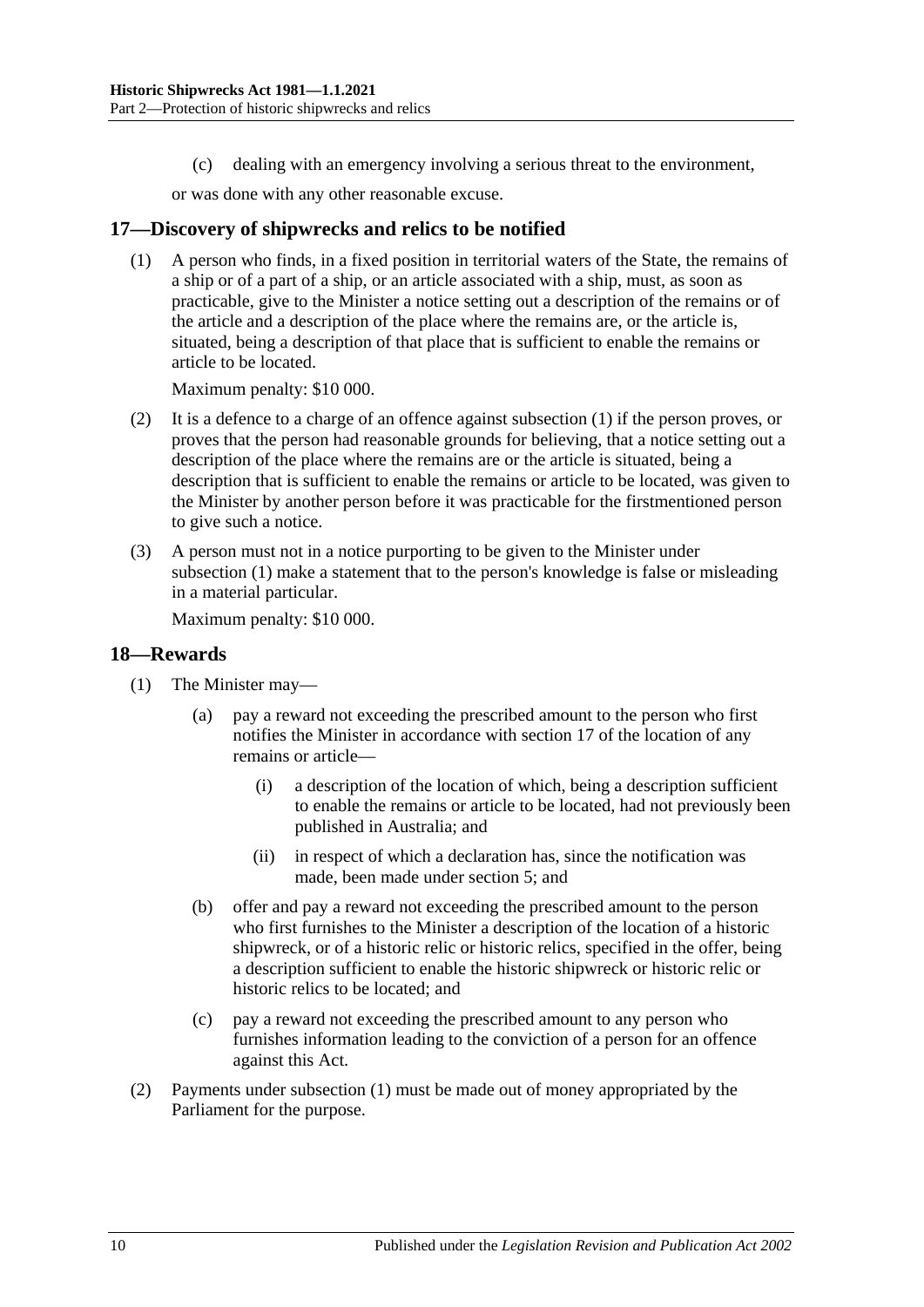# <span id="page-10-0"></span>**Part 3—Miscellaneous**

# <span id="page-10-1"></span>**19—Arrangements for Commonwealth authorities to perform functions in relation to historic shipwrecks and relics**

The Governor may make arrangements with the Governor-General of the Commonwealth for the performance of functions by a competent authority of the Commonwealth in relation to the protection, recovery, preservation and exhibition of historic shipwrecks and historic relics.

# <span id="page-10-2"></span>**20—Power of Minister to vest property in historic shipwrecks and relics in the Crown**

- <span id="page-10-5"></span>(1) If the Minister is of the opinion that it is necessary to do so in order to protect the public interest, the Minister may, by notice in the Gazette, declare any historic shipwreck or historic relic to be vested in the Crown.
- (2) On the publication of a notice under [subsection](#page-10-5) (1), the ownership of the historic shipwreck or historic relic vests in the Crown free of any other interest.
- (3) No notice may be published under [subsection](#page-10-5) (1) in respect of a historic shipwreck or historic relic lawfully in the possession of a person at the commencement of this Act.
- <span id="page-10-6"></span>(4) A person who would, but for the publication of a notice under this section, have been entitled to a historic shipwreck or historic relic, or to any interest in a historic shipwreck or historic relic, may, within six months of the publication of the notice, claim compensation for the loss by action against the Crown in the Supreme Court.
- (5) On a claim under [subsection](#page-10-6) (4), the Supreme Court may award such compensation against the Crown as it considers just.

# <span id="page-10-7"></span><span id="page-10-3"></span>**21—Appointment of inspectors**

- (1) The Minister may appoint a person to be an inspector for the purposes of this Act.
- (2) The Minister must cause to be issued to each inspector appointed under [subsection](#page-10-7) (1) an identity card containing a photograph of the inspector.
- (3) A person who ceases to be an inspector appointed under [subsection](#page-10-7) (1) must immediately return the person's identity card to the Minister. Maximum penalty: \$500.

# <span id="page-10-4"></span>**22—Powers of inspectors**

- <span id="page-10-8"></span>(1) An inspector may, as reasonably required for the administration or enforcement of this Act, exercise any of the following powers:
	- (a) at any reasonable time, enter, search and inspect any premises and, if necessary, use reasonable force to break into or open any part of, or anything in or on, the premises;
	- (b) enter and inspect any vehicle, and for that purpose require a vehicle to stop, or to be presented for inspection at a place and time specified by the inspector;
	- (c) board and inspect any vessel and, if necessary—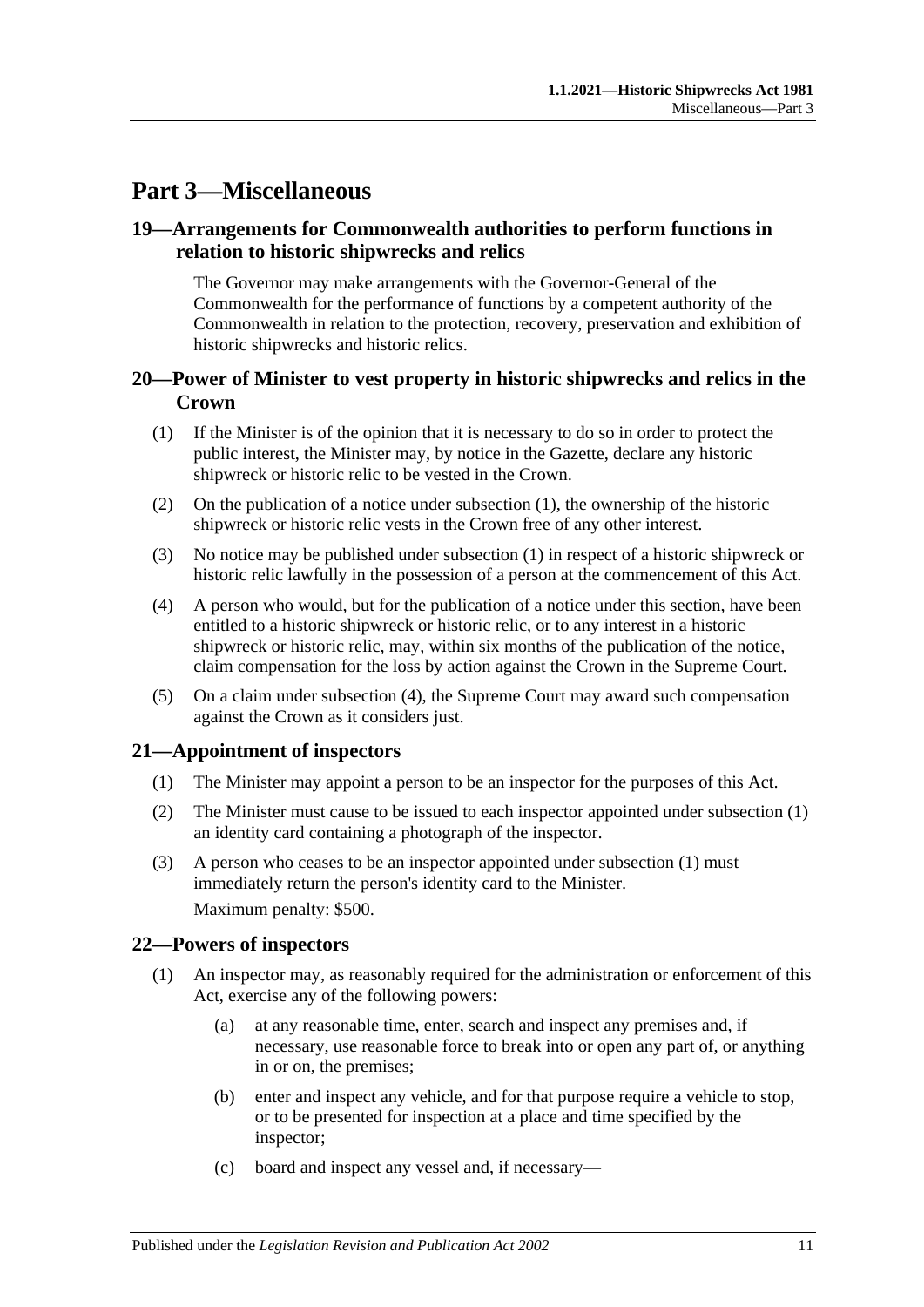- (i) require a person apparently in charge of the vessel to facilitate the boarding; and
- (ii) use reasonable force to break into or open, or require a person to open, any part of, or anything in or on, the vessel;
- (d) give directions with respect to the stopping, securing or movement of a vehicle, vessel, equipment or other thing;
- (e) require a person who the inspector reasonably suspects is committing, is intending to commit, or has committed, an offence against this Act to state the person's full name and usual place of residence and to produce evidence of the person's identity;
- (f) require a person who the inspector reasonably suspects has knowledge of matters in respect of which information is required for the administration or enforcement of this Act to answer questions about those matters;
- (g) require a person to produce documents, including a written record that reproduces in an understandable form, information stored by computer or other process;
- (h) examine, copy or take extracts from documents or records so produced or require a person to provide a copy of any such document or record;
- (i) require a person holding a permit or other authority or required to hold a permit or other authority to produce the permit or other authority for inspection;
- (j) take photographs, films or video or audio recordings;
- (k) give directions required in connection with the exercise of a power conferred by any of the paragraphs above or otherwise in connection with the administration or enforcement of this Act.
- (2) An inspector may only exercise the power conferred by [subsection](#page-10-8) (1)(a) in respect of residential premises on the authority of a warrant issued by a magistrate or justice.
- (3) A warrant may not be issued unless the magistrate or justice (as the case may be) is satisfied that the warrant is reasonably required in the circumstances.
- (4) An application for the issue of a warrant—
	- (a) may be made either personally or by telephone; and
	- (b) must be made in accordance with any procedures prescribed by the regulations.
- (5) An inspector may in exercising powers under this section be accompanied by such assistants as are reasonably required in the circumstances.
- (6) An inspector may require an occupier of premises, or a person apparently in charge of any vehicle, vessel, equipment or other thing, to give the inspector or a person assisting the inspector such assistance as is reasonably required by the inspector for the effective exercise of the inspector's powers under this section.
- (7) A person must not—
	- (a) without reasonable excuse, hinder or obstruct an inspector or other person engaged in the administration or enforcement of this Act; or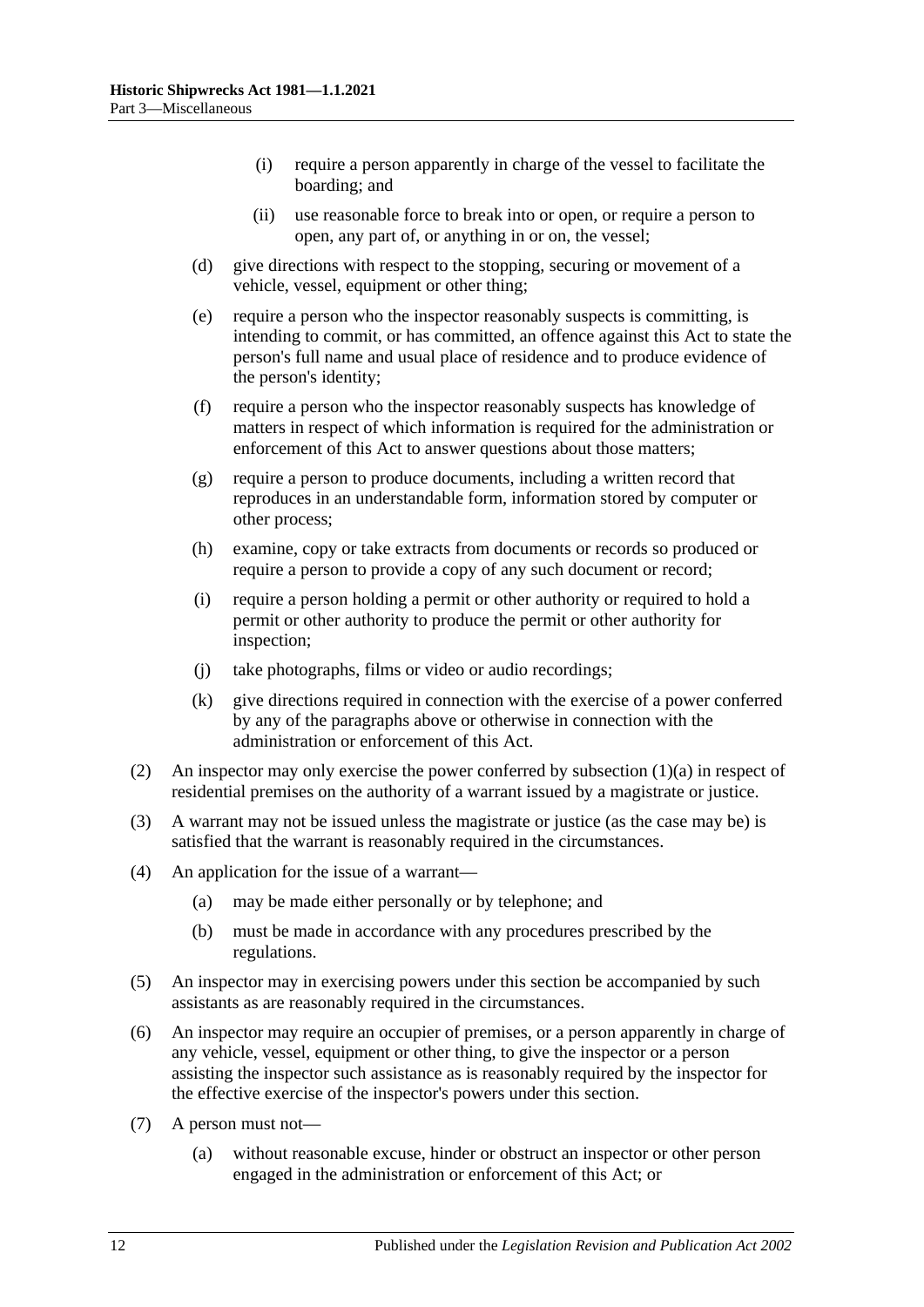- (b) without reasonable excuse, fail to comply with a requirement or direction of an inspector under this Act; or
- (c) fail to answer a question put by an inspector to the best of the person's knowledge, information or belief; or
- (d) produce a document or record that the person knows is false or misleading in a material particular; or
- (e) use abusive, threatening or insulting language to an inspector, or a person assisting an inspector; or
- (f) falsely represent, by words or conduct, that the person is an inspector.

Maximum penalty: \$10 000.

(8) It is a reasonable excuse for a person to refuse or fail to answer a question or to produce, or provide a copy of, a document or information as required under this section on the ground that to do so might tend to incriminate the person or make the person liable to a penalty.

#### <span id="page-12-2"></span><span id="page-12-0"></span>**23—Arrest without warrant**

- (1) An inspector may, without warrant, arrest a person if the inspector reasonably believes—
	- (a) that the person has committed an offence against [section](#page-6-1) 13 or the regulations; and
	- (b) that proceedings against the person by summons would not be effective.
- (2) If an inspector (other than a police officer who is in uniform) arrests a person under [subsection](#page-12-2) (1), the inspector must—
	- (a) in the case of an inspector who is a police officer—produce, for inspection by the person arrested, written evidence of the fact that the inspector is a police officer; or
	- (b) in any other case—produce the inspector's identity card for inspection by the person arrested.
- (3) If a person is arrested under [subsection](#page-12-2) (1), an inspector must immediately bring the person, or cause the person to be brought, before a Justice of the Peace or other proper authority to be dealt with in accordance with law.
- (4) Nothing in this section prevents the arrest of a person in accordance with any other law.

# <span id="page-12-1"></span>**24—Seizure and forfeiture**

- (1) If an inspector has reason to suspect that any vehicle, vessel, equipment or other thing has been used in, is otherwise involved in, or affords evidence of, the commission of an offence against this Act, the inspector may seize and retain the vehicle, vessel, equipment or other thing—
	- (a) until the expiry of a period of 60 days after the seizure; or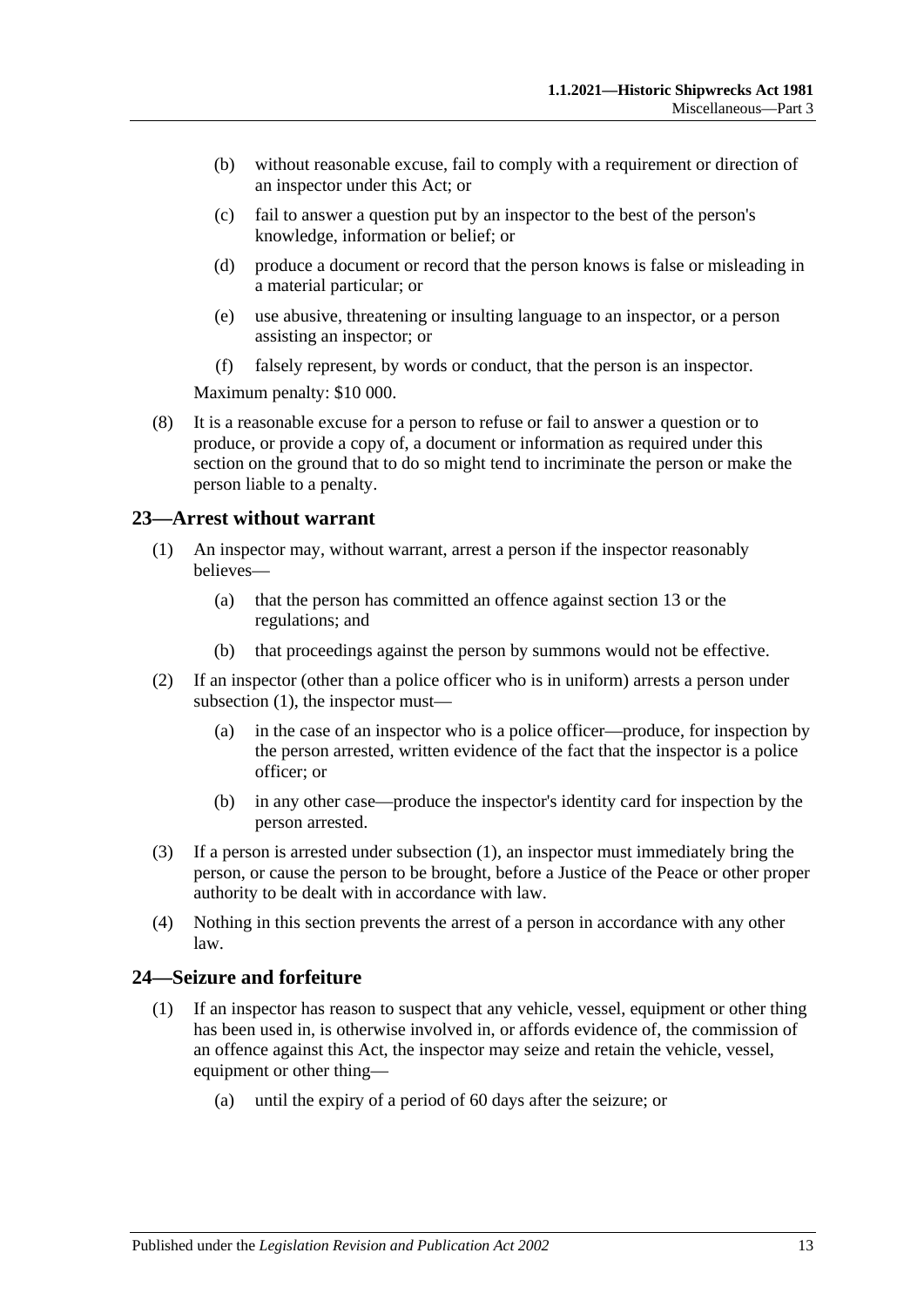- (b) if a prosecution for an offence against this Act is commenced and the vehicle, vessel, equipment or other thing may have been used in, been otherwise involved in, or afford evidence of, the commission of the alleged offence—until the prosecution is terminated.
- (2) The Minister may authorise any vehicle, vessel, equipment or other thing seized under subsection (1) to be released to its owner, or to the person from whose possession it was seized, either unconditionally or on such conditions as the Minister thinks fit, including conditions as to the giving of security for payment of its value if it is forfeited.
- (3) If a court convicts a person of an offence against this Act, the court may order the forfeiture to the Crown of any vehicle, vessel, equipment or other thing used or otherwise involved in the commission of the offence.
- (4) Any vehicle, vessel, equipment or other thing forfeited under this section may be sold or otherwise dealt with as the Minister thinks fit.
- (5) A reference in this section to a thing involved in the commission of an offence includes a reference to any historic shipwreck, or part of a historic shipwreck or any historic relic, to which the offence relates.

# <span id="page-13-0"></span>**26—Certificate by Minister to be evidence**

- (1) In any proceedings for an offence against this Act, a certificate by the Minister stating that a place specified in the certificate is a place—
	- (a) in territorial waters of the State; or
	- (b) in a specified protected zone,

is proof, in the absence of proof to the contrary, of the matters stated in the certificate.

(2) An apparently genuine document purporting to be a certificate of the Minister under this section will, in the absence of proof that it is not such a certificate, be accepted as such in any proceedings for an offence against this Act.

# <span id="page-13-1"></span>**27—Delegation**

- (1) The Minister may delegate to any body or person (including a person for the time being holding or acting in a specified office or position)—
	- (a) any of the Minister's duties, functions or powers under this Act; or
	- (b) any duties, functions or powers that are, under any other Act or statutory instrument, assigned to the Minister for the time being administering this Act.
- (2) A delegation under this section—
	- (a) must be by instrument in writing; and
	- (b) may be absolute or conditional; and
	- (c) does not derogate from the power of the Minister to act in a matter; and
	- (d) is revocable at will.
- (3) A function or power delegated under this section may, if the instrument of delegation so provides, be further delegated.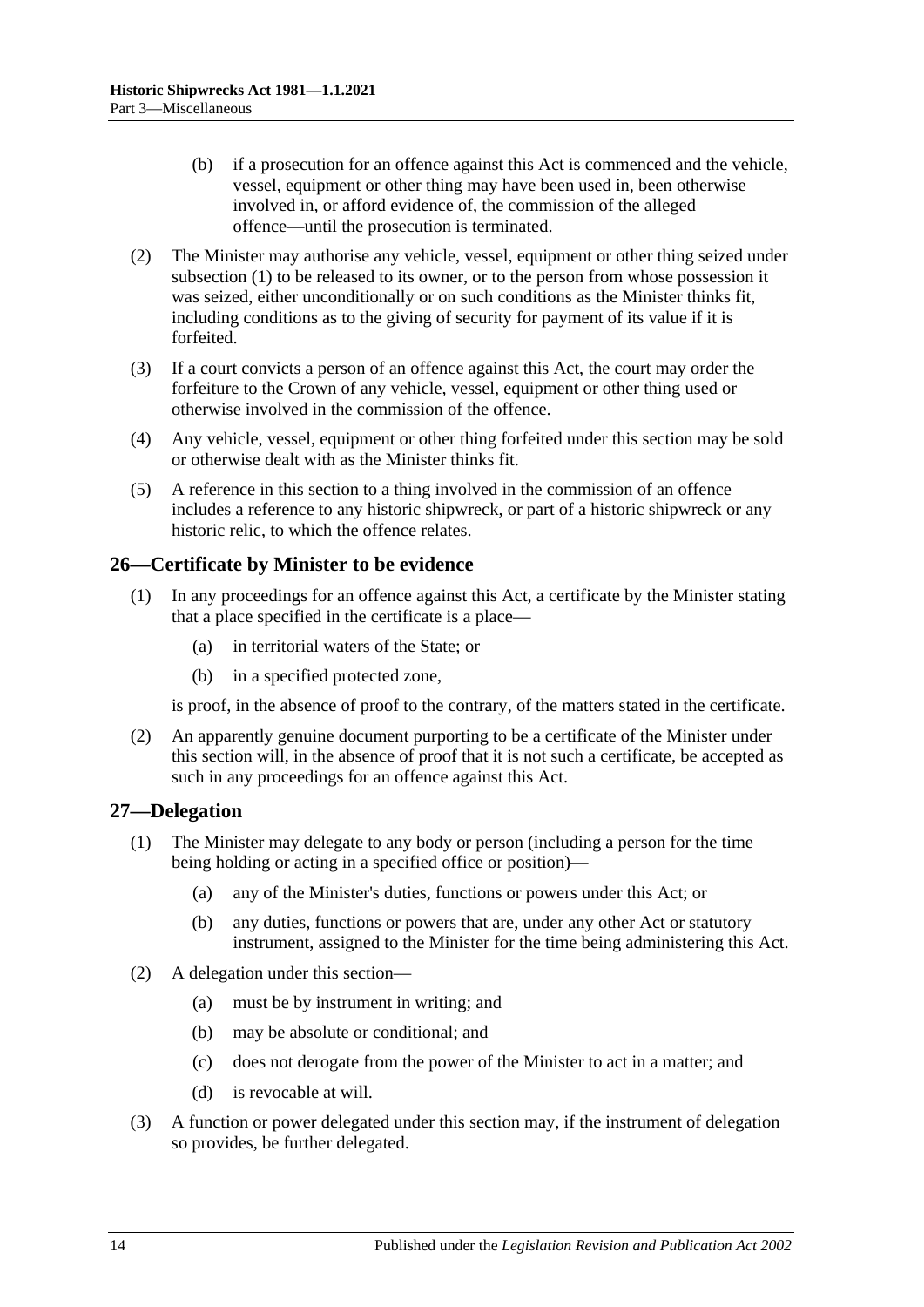# <span id="page-14-0"></span>**28—Notices**

- (1) Without prejudice to any other method of service permitted by law, a notice to a person by the Minister under this Act may be served on the person by being sent by post to the person at the address of the person last known by the Minister.
- (2) A notice to the Minister under this Act may be given as prescribed.
- (3) A notice by the Minister that has been published in the Gazette under this Act may be amended or revoked by the Minister by a further notice published in the Gazette.

# <span id="page-14-2"></span><span id="page-14-1"></span>**29—Regulations**

- (1) The Governor may make such regulations as are contemplated by, or are necessary or expedient for the purposes of, this Act.
- <span id="page-14-3"></span>(2) Without limiting the generality of [subsection](#page-14-2) (1), the regulations may—
	- (a) prohibit or restrict any of the following:
		- (i) the bringing into a protected zone of—
			- (A) equipment constructed or adapted for the purpose of diving, salvage or recovery operations; or
			- (B) explosives, instruments or tools,

the use of which would be likely to damage or interfere with a historic shipwreck or a historic relic situated within that protected zone;

- (ii) the use within a protected zone of such equipment, explosives, instruments or tools;
- (iii) causing a vessel carrying such equipment, explosives, instruments or tools to enter, or remain within, a protected zone;
- (iv) trawling, diving or any other underwater activity within a protected zone;
- (v) the mooring or use of a vessel within a protected zone; and
- (b) prohibit the doing of an act referred to in [paragraph](#page-14-3) (a) except in accordance with a permit; and
- (c) prescribe fees for the issue of a permit under this Act; and
- (d) prescribe penalties, not exceeding \$10 000, for offences against the regulations; and
- (e) fix expiation fees, not exceeding \$750, for alleged offences against the regulations; and
- (f) empower inspectors to give expiation notices for alleged offences against the regulations.
- (3) The regulations may—
	- (a) be of general or limited application; and
	- (b) make different provision according to the persons, things or circumstances to which they are expressed to apply; and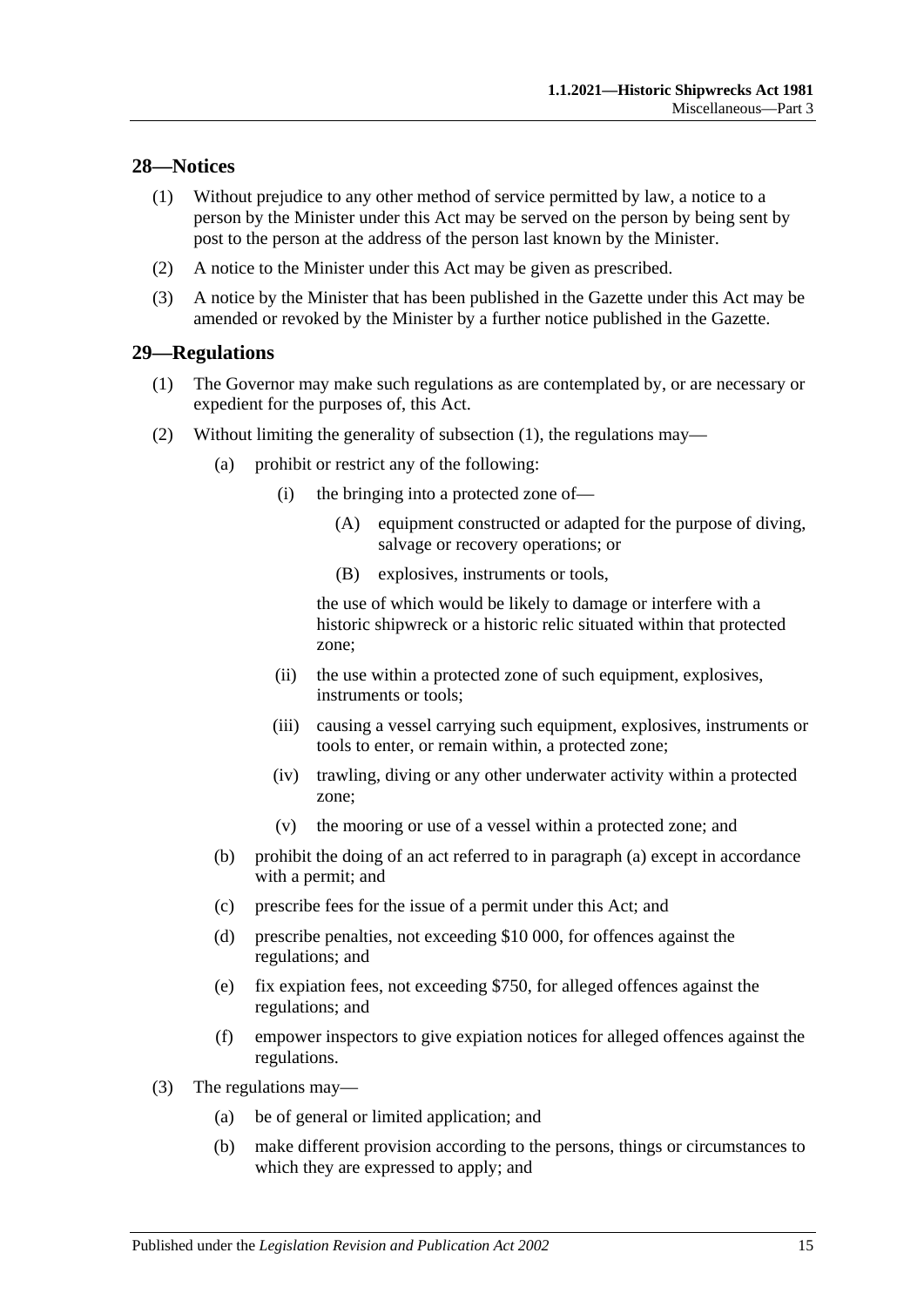- (c) provide that any matter or thing is to be determined, dispensed with, regulated or prohibited according to the discretion of the Minister; and
- (d) include evidentiary provisions to facilitate proof of breaches of the regulations for the purposes of proceedings for offences.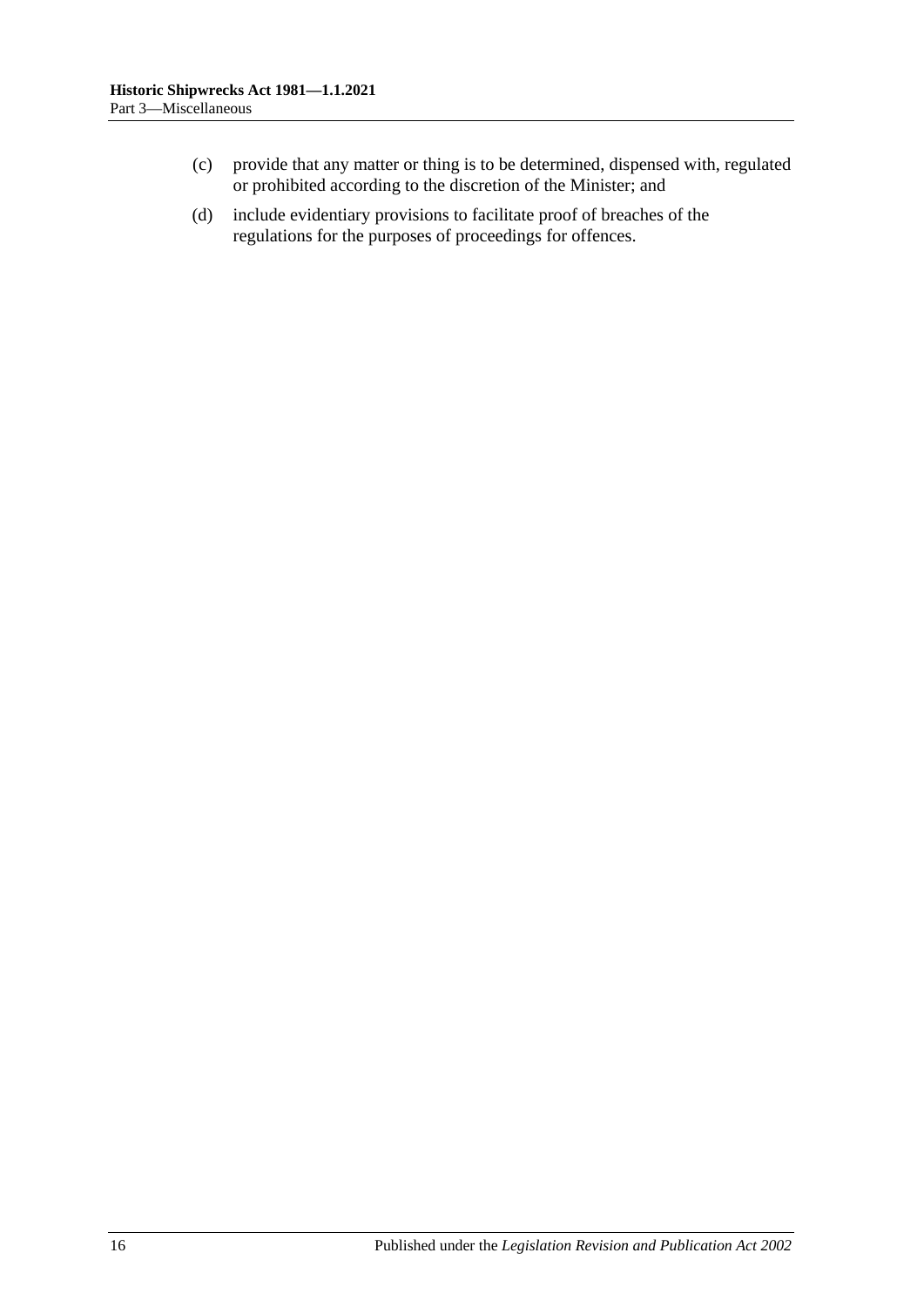# <span id="page-16-0"></span>**Legislative history**

# **Notes**

- Please note—References in the legislation to other legislation or instruments or to titles of bodies or offices are not automatically updated as part of the program for the revision and publication of legislation and therefore may be obsolete.
- Earlier versions of this Act (historical versions) are listed at the end of the legislative history.
- For further information relating to the Act and subordinate legislation made under the Act see the Index of South Australian Statutes or www.legislation.sa.gov.au.

# **Principal Act and amendments**

New entries appear in bold.

| Year | N <sub>0</sub> | Title                                                                              | Assent     | Commencement                                                      |
|------|----------------|------------------------------------------------------------------------------------|------------|-------------------------------------------------------------------|
| 1981 | 76             | Historic Shipwrecks Act 1981                                                       | 19.11.1981 | 3.12.1981 (Gazette 3.12.1981 p2206)                               |
| 1983 | 81             | Historic Shipwrecks Act<br>Amendment Act 1983                                      | 24.11.1983 | 24.11.1983                                                        |
| 2000 | $\overline{4}$ | District Court (Administrative and<br>Disciplinary Division) Amendment<br>Act 2000 | 20.4.2000  | Sch 1 (cl 18)-1.6.2000 (Gazette<br>18.5.2000 p2554)               |
| 2003 | 35             | River Murray Act 2003                                                              | 31.7.2003  | Sch (cl 10)-24.11.2003 (Gazette<br>20.11.2003 p4203)              |
| 2005 | 5              | Adelaide Dolphin Sanctuary Act<br>2005                                             | 14.4.2005  | Sch 2 (cll 29 & 30)-1.7.2005 (Gazette<br>2.6.2005 p1684)          |
| 2005 | 20             | <b>Statutes Amendment (Environment</b><br>and Conservation Portfolio) Act<br>2005  | 9.6.2005   | Pt 2 (ss $4-8$ ) & Sch $2-23.6.2005$<br>(Gazette 23.6.2005 p1901) |
| 2007 | 60             | <i>Marine Parks Act 2007</i>                                                       | 29.11.2007 | Sch 1 (cll 28 & 29)-6.11.2008 (Gazette<br>6.11.2008 p5055)        |
| 2011 | -11            | <b>Statutes Amendment (Personal</b><br><b>Property Securities</b> ) Act 2011       | 14.4.2011  | Pt 12 (s 40)-16.6.2011 (Gazette<br>16.6.2011 p2610)               |
| 2017 | $\overline{1}$ | <b>Historic Shipwrecks</b><br>(Miscellaneous) Amendment Act<br>2017                | 28.2.2017  | 1.5.2017 (Gazette 5.4.2017 p1022)                                 |
| 2017 | 51             | Statutes Amendment (SACAT No 2)<br>Act 2017                                        | 28.11.2017 | Pt 22 (ss 118 to 120)-14.12.2017<br>(Gazette 12.12.2017 p4960)    |
| 2019 | 45             | <b>Supreme Court (Court of Appeal)</b><br><b>Amendment Act 2019</b>                | 19.12.2019 | Sch 1 (cl 49)-1.1.2021 (Gazette<br>10.12.2020 p5638)              |

# **Provisions amended**

New entries appear in bold.

Entries that relate to provisions that have been deleted appear in italics.

| Provision      | How varied | :ommencement |
|----------------|------------|--------------|
| $\mathbf{D}$ + |            |              |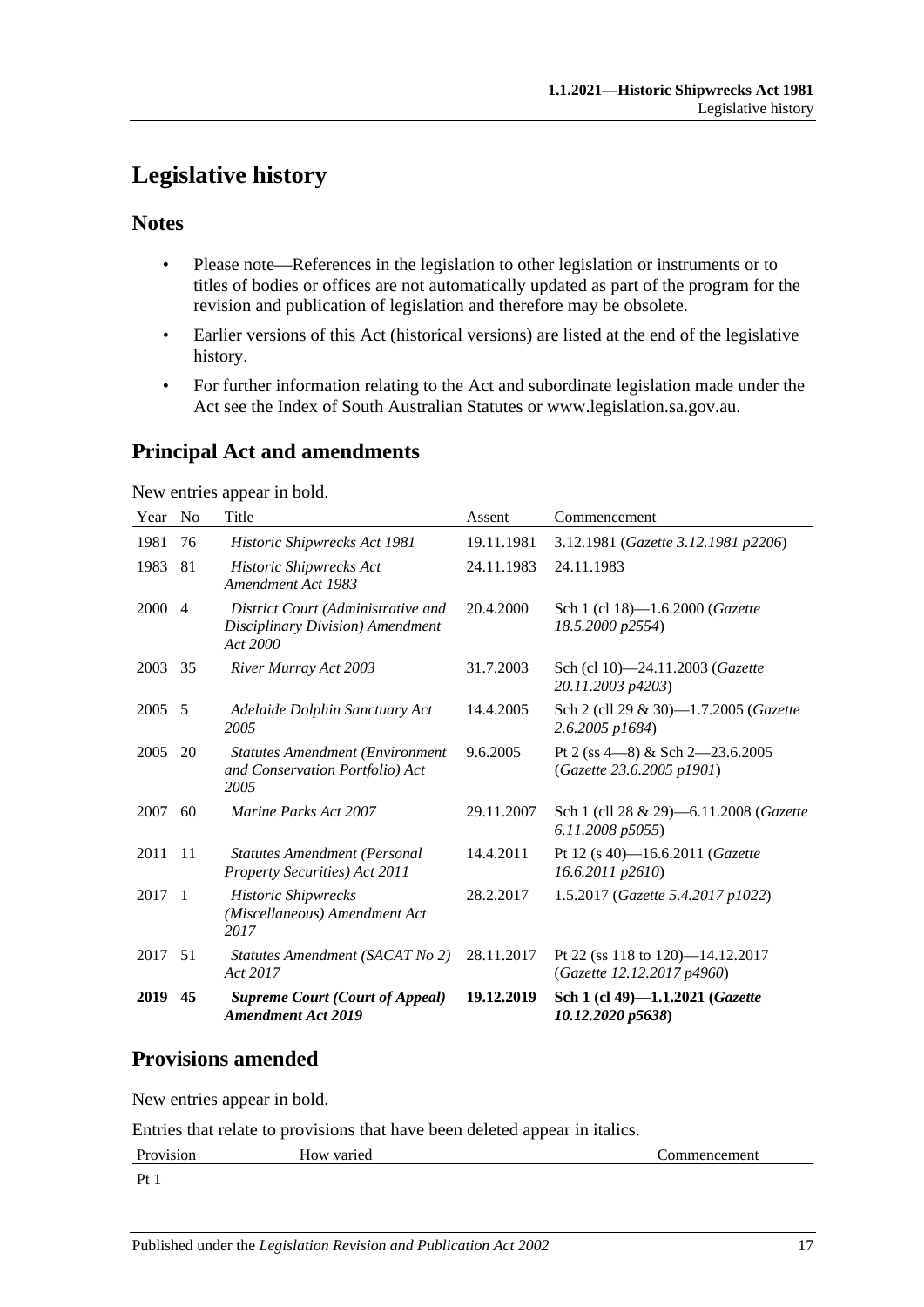#### **Historic Shipwrecks Act 1981—1.1.2021** Legislative history

| s <sub>2</sub>                         | omitted under Legislation Revision and<br><b>Publication Act 2002</b> | 24.11.2003 |
|----------------------------------------|-----------------------------------------------------------------------|------------|
| s 3                                    |                                                                       |            |
| s(3(1))                                |                                                                       |            |
| Adelaide Dolphin<br>Sanctuary          | inserted by $5/2005$ Sch 2 (cl 29)                                    | 1.7.2005   |
| historic relic                         | amended by $20/2005$ s $4(1)$                                         | 23.6.2005  |
|                                        | substituted by $1/2017$ s $4(1)$                                      | 1.5.2017   |
| historic shipwreck                     | amended by $20/2005$ s $4(2)$                                         | 23.6.2005  |
|                                        | substituted by $1/2017$ s $4(1)$                                      | 1.5.2017   |
| inspector                              | amended by 20/2005 Sch 2                                              | 23.6.2005  |
| marine park                            | inserted by 60/2007 Sch 1 cl 28                                       | 6.11.2008  |
| protected zone                         | substituted by $81/1983$ s $2(a)$                                     | 24.11.1983 |
|                                        | amended by 20/2005 Sch 2                                              | 23.6.2005  |
| <b>River Murray</b>                    | inserted by $35/2003$ Sch cl $10(a)$                                  | 24.11.2003 |
| <b>River Murray</b><br>Protection Area | inserted by $35/2003$ Sch cl 10(a)                                    | 24.11.2003 |
| sea                                    | deleted by $81/1983$ s $2(b)$                                         | 24.11.1983 |
| Tribunal                               | inserted by 51/2017 s 118                                             | 14.12.2017 |
| vessel                                 | inserted by $1/2017$ s $4(2)$                                         | 1.5.2017   |
| s(2)                                   | amended by $81/1983$ s $2(c)$                                         | 24.11.1983 |
| $s \; 3(3)$                            | amended by $81/1983$ s $2(d)$                                         | 24.11.1983 |
|                                        | amended by 20/2005 Sch 2                                              | 23.6.2005  |
| $s \; 3(4)$                            | amended by 20/2005 Sch 2                                              | 23.6.2005  |
| Pt 2                                   |                                                                       |            |
| $s$ 4A                                 | inserted by 20/2005 s 5                                               | 23.6.2005  |
|                                        | substituted by 1/2017 s 5                                             | 1.5.2017   |
| s <sub>5</sub>                         | substituted by 20/2005 Sch 2                                          | 23.6.2005  |
| $s\ 5(4)$                              | inserted by 1/2017 s 6                                                | 1.5.2017   |
| s <sub>6</sub>                         |                                                                       |            |
| s $6(1)$ and $(2)$                     | amended by 20/2005 Sch 2                                              | 23.6.2005  |
| s(6(3))                                | substituted by 20/2005 Sch 2                                          | 23.6.2005  |
| $s\ 6(4)$                              | deleted by 20/2005 Sch 2                                              | 23.6.2005  |
| s 6(6)                                 | inserted by 1/2017 s 7                                                | 1.5.2017   |
| s 7                                    |                                                                       |            |
| s(7(1))                                | amended by $81/1983$ s $3(a)$                                         | 24.11.1983 |
|                                        | amended by 20/2005 Sch 2                                              | 23.6.2005  |
| s(7(2)                                 | amended by $81/1983$ s $3(b)$                                         | 24.11.1983 |
|                                        | amended by 20/2005 Sch 2                                              | 23.6.2005  |
| s(7(3))                                | amended by 20/2005 Sch 2                                              | 23.6.2005  |
|                                        | substituted by 1/2017 s 8                                             | 1.5.2017   |
| s $7(4)$ and $(5)$                     | inserted by 1/2017 s 8                                                | 1.5.2017   |
| s <sub>8</sub>                         | amended by 20/2005 Sch 2                                              | 23.6.2005  |
| s 9                                    |                                                                       |            |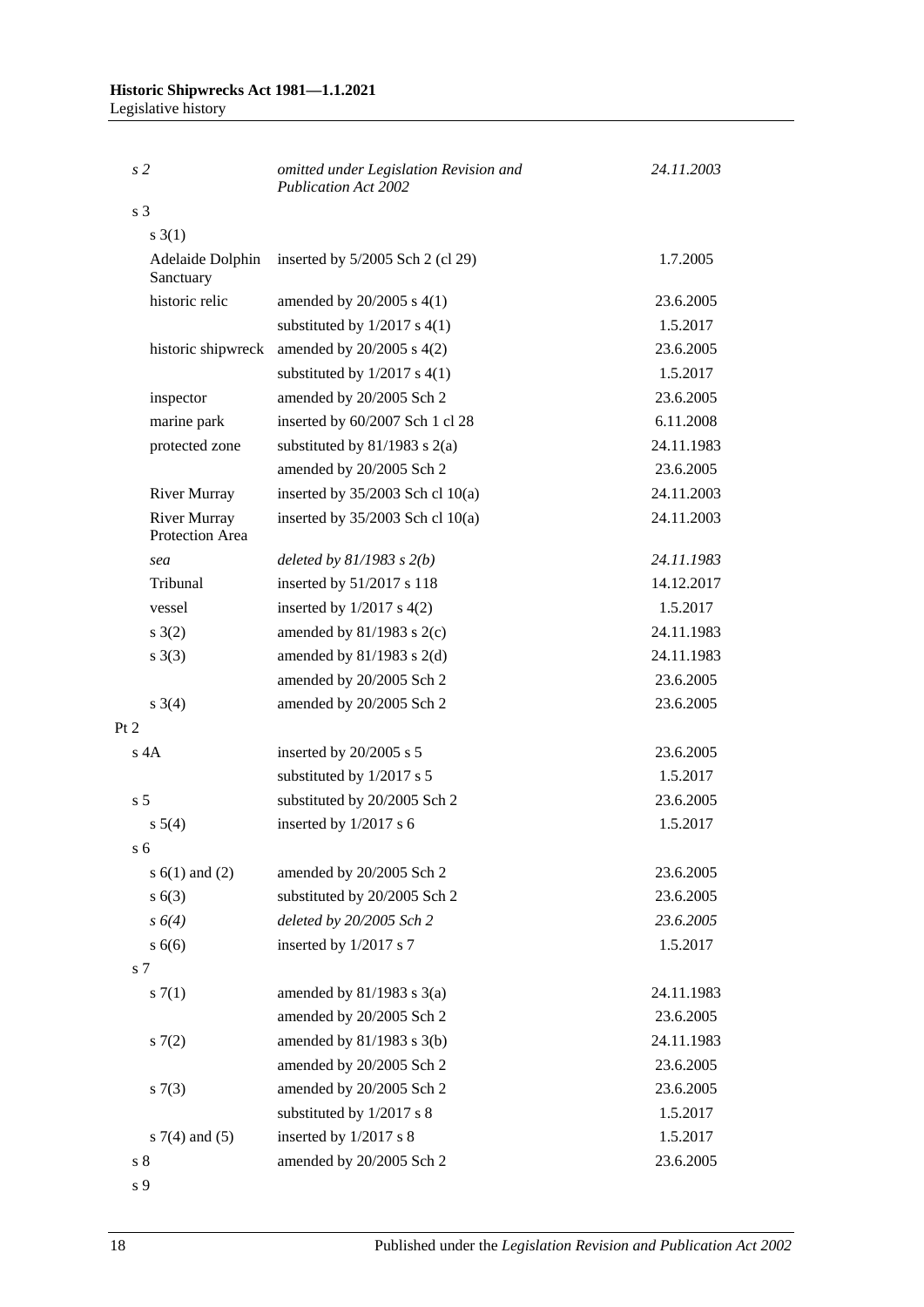| $s \, 9(1)$                       | amended by 20/2005 Sch 2                      | 23.6.2005  |
|-----------------------------------|-----------------------------------------------|------------|
|                                   | amended by $1/2017$ s $9(1)$                  | 1.5.2017   |
| $s \, 9(2)$                       | amended by 20/2005 Sch 2                      | 23.6.2005  |
|                                   | amended by 1/2017 s 9(2), (3)                 | 1.5.2017   |
| $s \, 9(3)$                       | amended by 20/2005 Sch 2                      | 23.6.2005  |
|                                   | amended by $1/2017$ s $9(4)$                  | 1.5.2017   |
| s 10                              |                                               |            |
| 10(1)                             | amended by 20/2005 Sch 2                      | 23.6.2005  |
| 10(2)                             | amended by 20/2005 Sch 2                      | 23.6.2005  |
|                                   | amended by 1/2017 s 10                        | 1.5.2017   |
| 10(3)                             | amended by 20/2005 Sch 2                      | 23.6.2005  |
| s 11                              |                                               |            |
| s 11(1)                           | amended by 20/2005 Sch 2                      | 23.6.2005  |
| s 11(3)                           | amended by 20/2005 Sch 2                      | 23.6.2005  |
| s 11(4)                           | amended by 20/2005 Sch 2                      | 23.6.2005  |
|                                   | amended by 1/2017 s 11                        | 1.5.2017   |
| s 11(5)                           | amended by 20/2005 Sch 2                      | 23.6.2005  |
| s 11(6)                           | amended by $4/2000$ s $9(1)$ (Sch 1 cl 18(a)) | 1.6.2000   |
|                                   | substituted by 51/2017 s 119                  | 14.12.2017 |
| $s\,II(7)$                        | deleted by $4/2000 s 9(1)$ (Sch 1 cl 18(b))   | 1.6.2000   |
| s 11(8)                           | amended by 20/2005 Sch 2                      | 23.6.2005  |
| s 12                              |                                               |            |
| s 12(1)                           | amended by 20/2005 Sch 2                      | 23.6.2005  |
| 12(2)                             | substituted by 20/2005 s 6                    | 23.6.2005  |
|                                   | substituted by 1/2017 s 12                    | 1.5.2017   |
| s 12(3)                           | amended by 20/2005 Sch 2                      | 23.6.2005  |
| s 13                              |                                               |            |
| s 13(1)                           | amended by 20/2005 Sch 2                      | 23.6.2005  |
|                                   | amended by 1/2017 s 13                        | 1.5.2017   |
| s 13(2)                           | amended by $81/1983$ s 4                      | 24.11.1983 |
| $s$ 13(3)                         | deleted by 20/2005 Sch 2                      | 23.6.2005  |
| s 14 before deletion<br>by 1/2017 |                                               |            |
| s $14(1)$ and (2)                 | substituted by $20/2005$ s $7(1)$             | 23.6.2005  |
| $s\,14(3)$                        | amended by 20/2005 s 7(2)                     | 23.6.2005  |
| s 14(3a)                          | inserted by $20/2005 s 7(3)$                  | 23.6.2005  |
| s14                               | deleted by $1/2017 s 14$                      | 1.5.2017   |
| s 15                              |                                               |            |
| s 15(1)                           | amended by 20/2005 Sch 2                      | 23.6.2005  |
|                                   | amended by 1/2017 s 15(1)                     | 1.5.2017   |
| s 15(3)                           | amended by 20/2005 Sch 2                      | 23.6.2005  |
| s 15(3a)                          | inserted by 35/2003 Sch cl 10(b)              | 24.11.2003 |
|                                   | substituted by 60/2007 Sch 1 cl 29            | 6.11.2008  |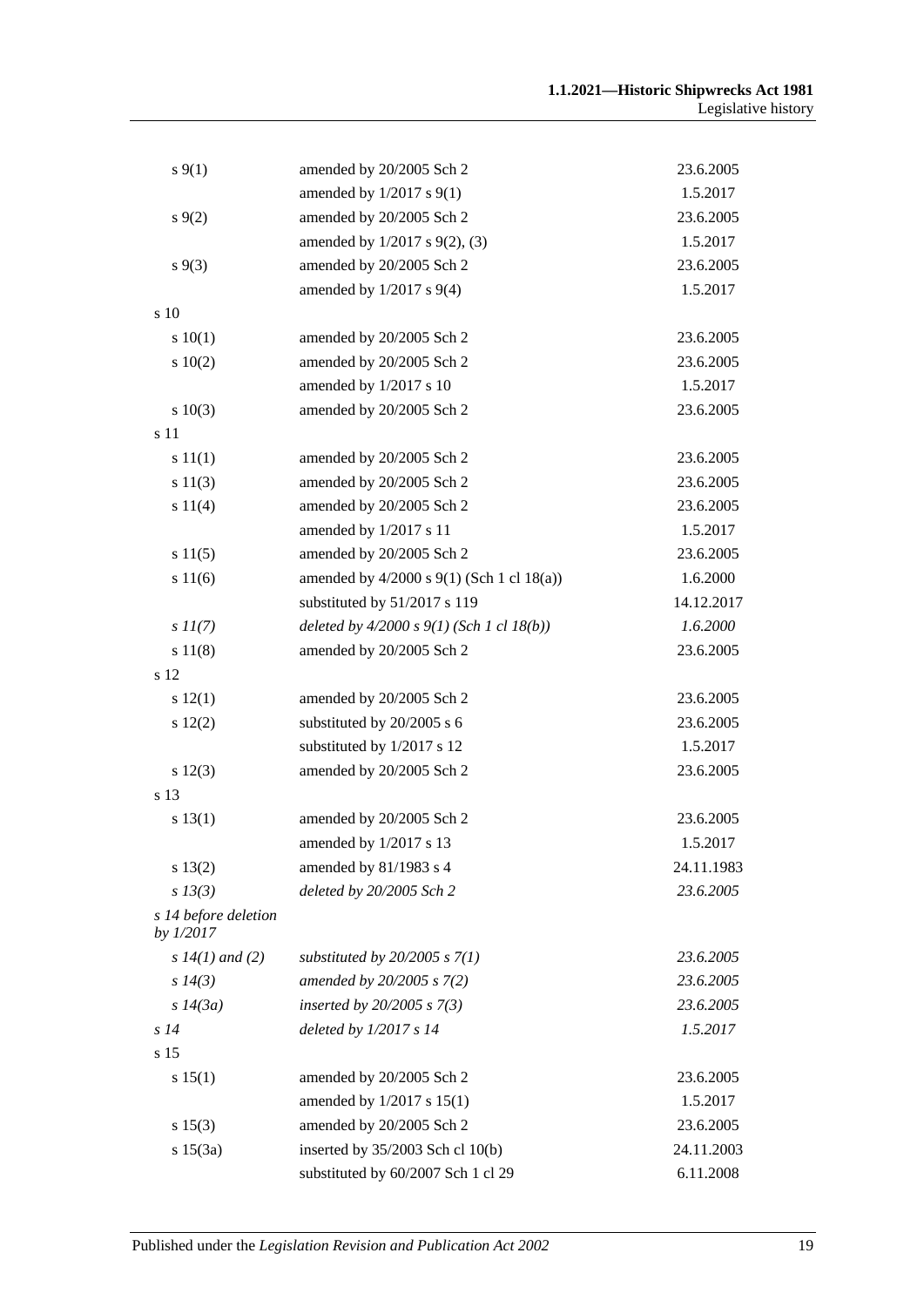|                                          | amended by 1/2017 s 15(2), (3)       | 1.5.2017   |
|------------------------------------------|--------------------------------------|------------|
| $s\,15(3b)$                              | inserted by $35/2003$ Sch cl $10(b)$ | 24.11.2003 |
|                                          | amended by 20/2005 Sch 2             | 23.6.2005  |
|                                          | deleted by 60/2007 Sch 1 cl 29       | 6.11.2008  |
| $s$ 15(3c) and (3d)                      | inserted by $5/2005$ Sch 2 (cl 30)   | 1.7.2005   |
|                                          | deleted by 60/2007 Sch 1 cl 29       | 6.11.2008  |
| s 15(5)                                  | amended by 20/2005 Sch 2             | 23.6.2005  |
|                                          | amended by 1/2017 s 15(4)            | 1.5.2017   |
| s 15A                                    | inserted by 11/2011 s 40             | 16.6.2011  |
| s 16                                     | amended by 20/2005 Sch 2             | 23.6.2005  |
|                                          | amended by 1/2017 s 16               | 1.5.2017   |
| s 17                                     |                                      |            |
| 17(1)                                    | amended by 20/2005 Sch 2             | 23.6.2005  |
|                                          | amended by 1/2017 s 17(1)            | 1.5.2017   |
| $s\ 17(2)$                               | amended by 20/2005 Sch 2             | 23.6.2005  |
|                                          | amended by 1/2017 s 17(2)            | 1.5.2017   |
| s 17(3)                                  | amended by 20/2005 Sch 2             | 23.6.2005  |
|                                          | amended by 1/2017 s 17(3)            | 1.5.2017   |
| s 18                                     |                                      |            |
| s 18(2)                                  | amended by 20/2005 Sch 2             | 23.6.2005  |
| Pt <sub>3</sub>                          |                                      |            |
| s 20                                     |                                      |            |
| s $20(1)$ and $(2)$                      | amended by 20/2005 Sch 2             | 23.6.2005  |
| s $20(4)$ and $(5)$                      | amended by 20/2005 Sch 2             | 23.6.2005  |
|                                          | amended by 45/2019 Sch 1 cl 49       | 1.1.2021   |
| s 21                                     |                                      |            |
| s $21(1)$ and $(2)$                      | amended by 20/2005 Sch 2             | 23.6.2005  |
| $s\ 21(3)$                               | amended by 20/2005 Sch 2             | 23.6.2005  |
|                                          | amended by 1/2017 s 18(1), (2)       | 1.5.2017   |
| s 22 before<br>substitution by<br>1/2017 |                                      |            |
| $s\ 22(1), (2)$ and<br>$(4)$ — $(7)$     | amended by 20/2005 Sch 2             | 23.6.2005  |
| s <sub>22</sub>                          | substituted by 1/2017 s 19           | 1.5.2017   |
| s 23                                     |                                      |            |
| $s\,23(1)$                               | amended by $1/2017$ s $20(1)$        | 1.5.2017   |
| $s\,23(2)$                               | amended by 20/2005 Sch 2             | 23.6.2005  |
|                                          | amended by 1/2017 s 20(2)            | 1.5.2017   |
| $s\,23(3)$                               | amended by 20/2005 Sch 2             | 23.6.2005  |
| s 24                                     |                                      |            |
| $s\,24(1)$                               | amended by 20/2005 Sch 2             | 23.6.2005  |
|                                          | substituted by $1/2017$ s $21(1)$    | 1.5.2017   |
| $s\,24(2)$                               | amended by 1/2017 s 21(2)            | 1.5.2017   |